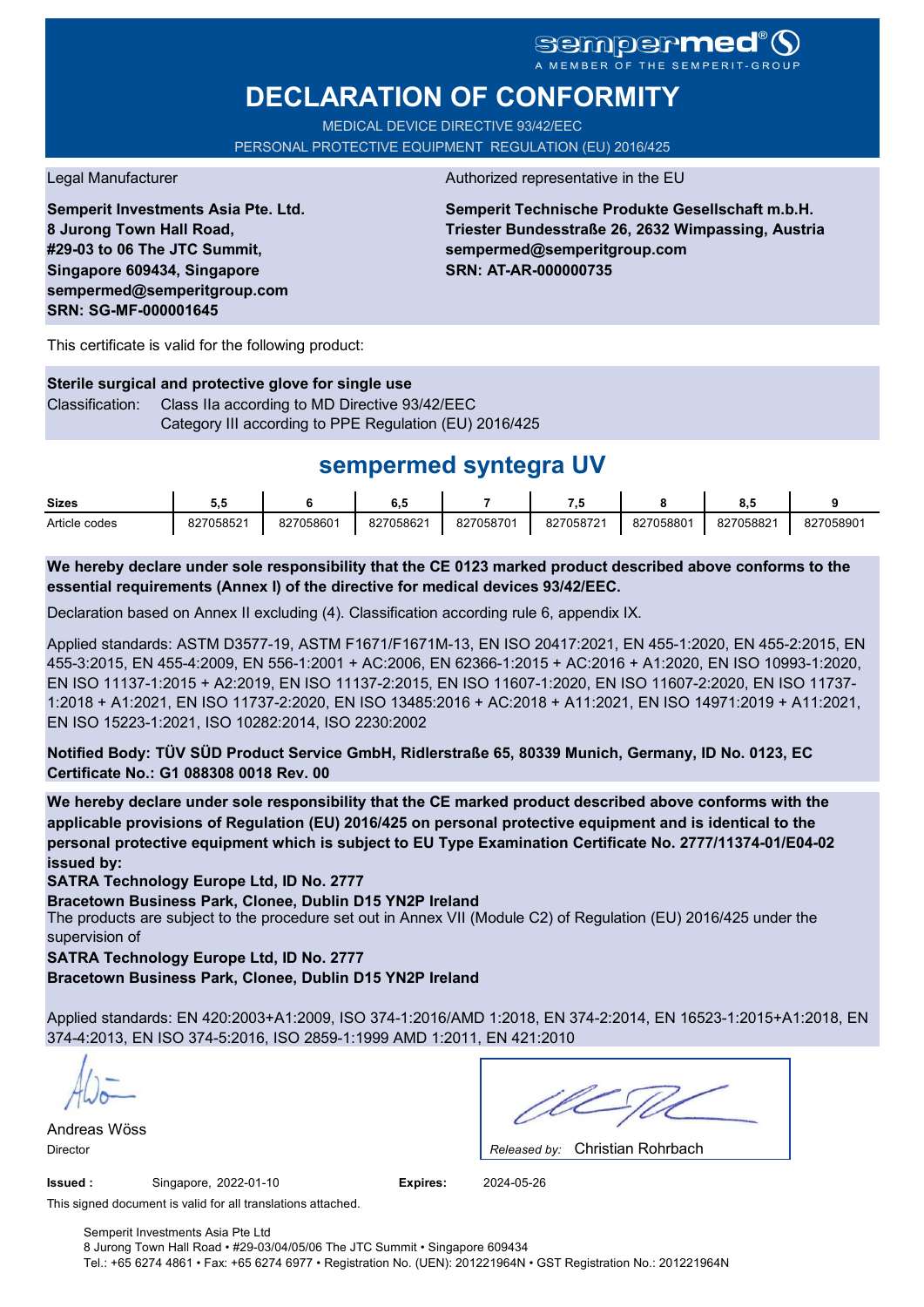# sempermed

# **KONFORMITÄTSERKLÄRUNG**

MEDIZINPRODUKTERICHTLINIE 93/42/EWG VERORDNUNG (EU) 2016/425 FÜR PERSÖNLICHE SCHUTZAUSRÜSTUNG

**Semperit Investments Asia Pte. Ltd. 8 Jurong Town Hall Road, #29-03 to 06 The JTC Summit, Singapore 609434, Singapore sempermed@semperitgroup.com SRN: SG-MF-000001645**

#### Hersteller EU-Bevollmächtigter

**Semperit Technische Produkte Gesellschaft m.b.H. Triester Bundesstraße 26, 2632 Wimpassing, Austria sempermed@semperitgroup.com SRN: AT-AR-000000735**

Dieses Zertifikat ist gültig für die folgenden Produkte:

#### **Steriler Operations- und Schutzhandschuh für den Einmalgebrauch** Klassifizierung: Klasse IIa gemäß Medizinprodukterichtlinie 93/42/EWG Kategorie III gemäß PSA Verordnung (EU) 2016/425

# **sempermed syntegra UV**

| Größen         | v.        |           | v.v       |           | .,        |           | ο.υ       |           |
|----------------|-----------|-----------|-----------|-----------|-----------|-----------|-----------|-----------|
| Artikelnummern | 827058521 | 827058601 | 827058621 | 827058701 | 827058721 | 827058801 | 827058821 | 827058901 |

**Wir bestätigen hiermit unter alleiniger Verantwortung, dass die CE 0123 gekennzeichneten Produkte mit den grundlegenden Anforderungen (Anhang I) der Medizinprodukterichtlinie 93/42/EWG übereinstimmen.**

Erklärung basierend auf Anhang II exklusive (4). Klassifizierung gemäß Regel 6, Anhang IX.

Angewandte Normen: ASTM D3577-19, ASTM F1671/F1671M-13, EN ISO 20417:2021, EN 455-1:2020, EN 455- 2:2015, EN 455-3:2015, EN 455-4:2009, EN 556-1:2001 + AC:2006, EN 62366-1:2015 + AC:2016 + A1:2020, EN ISO 10993-1:2020, EN ISO 11137-1:2015 + A2:2019, EN ISO 11137-2:2015, EN ISO 11607-1:2020, EN ISO 11607-2:2020, EN ISO 11737-1:2018 + A1:2021, EN ISO 11737-2:2020, EN ISO 13485:2016 + AC:2018 + A11:2021, EN ISO 14971:2019 + A11:2021, EN ISO 15223-1:2021, ISO 10282:2014, ISO 2230:2002

**Benannte Stelle: TÜV SÜD Product Service GmbH, Ridlerstraße 65, 80339 Munich, Germany, ID No. 0123, EC Certificate No.: G1 088308 0018 Rev. 00** 

**Wir bestätigen hiermit unter alleiniger Verantwortung, dass die oben genannten CE gekennzeichneten Produkte mit den maßgeblichen Bestimmungen der Verordnung (EU) 2016/425 für Persönliche Schutzausrüstung übereinstimmen und Gegenstand sind der EU-Baumusterprüfbescheinigung Nr. 2777/11374-01/E04-02 ausgestellt durch:**

#### **SATRA Technology Europe Ltd, ID No. 2777**

**Bracetown Business Park, Clonee, Dublin D15 YN2P Ireland**

Die Produkte sind Gegenstand der Verfahren gemäß Annex VII (Module C2) der Verordnung unter Aufsicht von **SATRA Technology Europe Ltd, ID No. 2777**

### **Bracetown Business Park, Clonee, Dublin D15 YN2P Ireland**

Angewandte Normen: EN 420:2003+A1:2009, ISO 374-1:2016/AMD 1:2018, EN 374-2:2014, EN 16523- 1:2015+A1:2018, EN 374-4:2013, EN ISO 374-5:2016, ISO 2859-1:1999 AMD 1:2011, EN 421:2010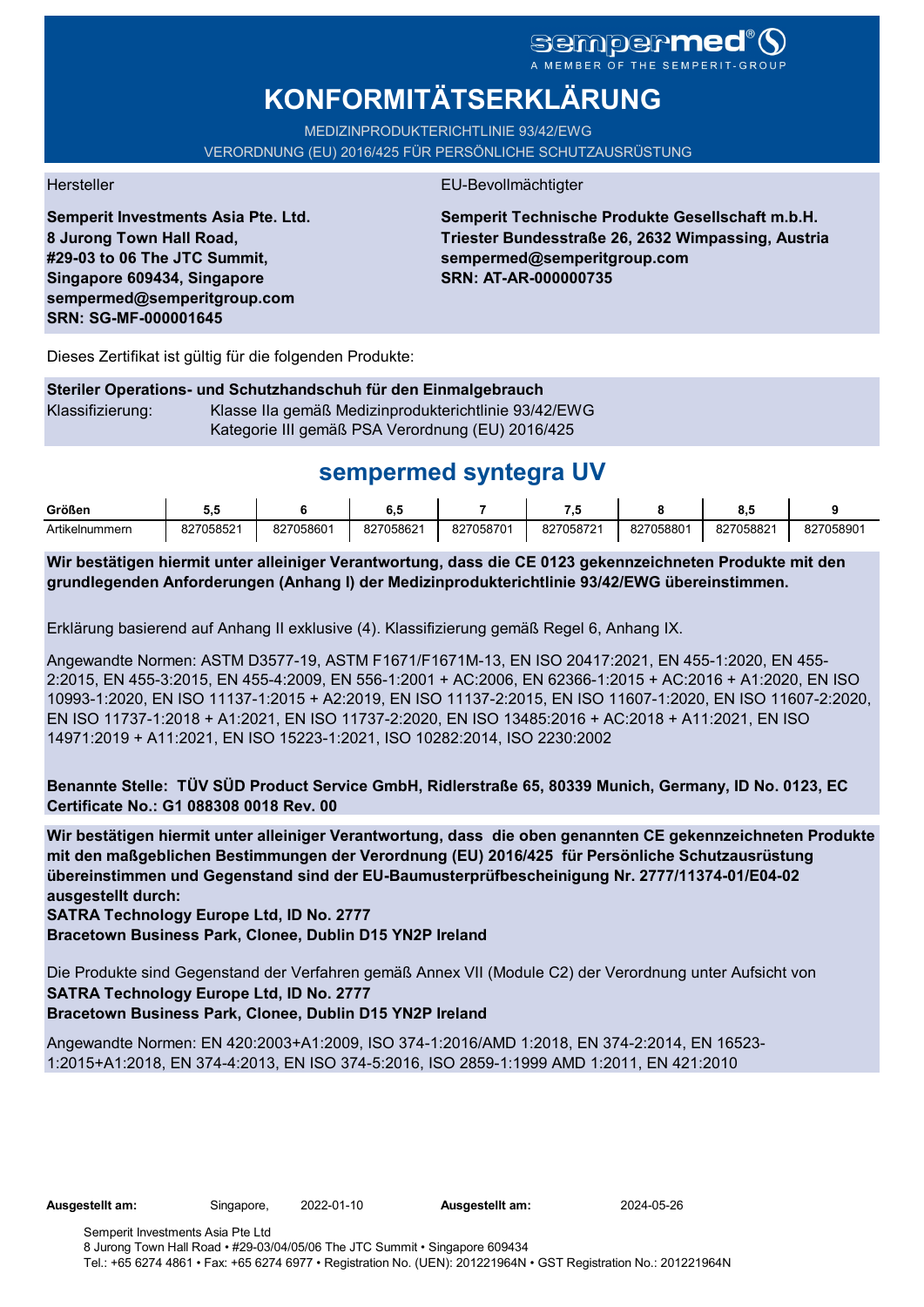# **DÉCLARATION DE CONFORMITÉ**

DIRECTIVE SUR LES DISPOSITIFS MÉDICAUX 93/42/CEE RÈGLEMENT (UE) 2016/425 POUR L'ÉQUIPEMENT DE PROTECTION INDIVIDUELLE

**Semperit Investments Asia Pte. Ltd. 8 Jurong Town Hall Road, #29-03 to 06 The JTC Summit, Singapore 609434, Singapore sempermed@semperitgroup.com SRN: SG-MF-000001645**

#### Fabricant **Représentant UE**

**Semperit Technische Produkte Gesellschaft m.b.H. Triester Bundesstraße 26, 2632 Wimpassing, Austria sempermed@semperitgroup.com SRN: AT-AR-000000735**

Ce certificat est valable pour les produits suivants :

#### **Gant de protection chirurgical stérile à usage unique**

Classification : Classe IIa selon la directive pour dispositifs médicaux 93/42/EEC Catégorie III selon la directive EPI (UE) 2016/425

## **sempermed syntegra UV**

| Tailles           | . .                |           | υ         |           | - 1       |          | υ.,       |           |
|-------------------|--------------------|-----------|-----------|-----------|-----------|----------|-----------|-----------|
| Numéros d'article | 827058521<br>، ے د | 827058601 | 827058621 | 827058701 | 827058721 | 82705880 | 827058821 | 827058901 |

**Par la présente, nous déclarons sous notre propre responsabilité que les produits portant le symbole CE 0123 sont conformes aux exigences essentielles (Annexe I) de la directive sur les dispositifs médicaux 93/42/CEE.**

La déclaration se fonde sur l'annexe II mis à part (4). Classification selon la règle 6, annexe IX.

Normes appliquées : ASTM D3577-19, ASTM F1671/F1671M-13, EN ISO 20417:2021, EN 455-1:2020, EN 455-2:2015, EN 455-3:2015, EN 455-4:2009, EN 556-1:2001 + AC:2006, EN 62366-1:2015 + AC:2016 + A1:2020, EN ISO 10993- 1:2020, EN ISO 11137-1:2015 + A2:2019, EN ISO 11137-2:2015, EN ISO 11607-1:2020, EN ISO 11607-2:2020, EN ISO 11737-1:2018 + A1:2021, EN ISO 11737-2:2020, EN ISO 13485:2016 + AC:2018 + A11:2021, EN ISO 14971:2019 + A11:2021, EN ISO 15223-1:2021, ISO 10282:2014, ISO 2230:2002

**Organisme notifié : TÜV SÜD Product Service GmbH, Ridlerstraße 65, 80339 Munich, Germany, ID No. 0123, EC Certificate No.: G1 088308 0018 Rev. 00** 

**Par la présente, nous déclarons sous notre propre responsabilité que les produits portant le symbole CE mentionnés ci-dessus sont conformes aux dispositions essentielles de la directive (UE) 2016/425 concernant l'équipement de protection individuelle sont identiques à l'équipement de protection individuelle faisant l'objet du certificat d'examen de type UE numéro 2777/11374-01/E04-02 délivré par:**

#### **SATRA Technology Europe Ltd, ID No. 2777 Bracetown Business Park, Clonee, Dublin D15 YN2P Ireland**

Les produits sont soumis aux procédures visées dans l'annexe VII (Module C2) de la directive sous la surveillance de **SATRA Technology Europe Ltd, ID No. 2777**

### **Bracetown Business Park, Clonee, Dublin D15 YN2P Ireland**

Normes appliquées : EN 420:2003+A1:2009, ISO 374-1:2016/AMD 1:2018, EN 374-2:2014, EN 16523-1:2015+A1:2018, EN 374-4:2013, EN ISO 374-5:2016, ISO 2859-1:1999 AMD 1:2011, EN 421:2010

**Délivré le :** Singapore, 2022-01-10 **Valable jusqu'au :** 2024-05-26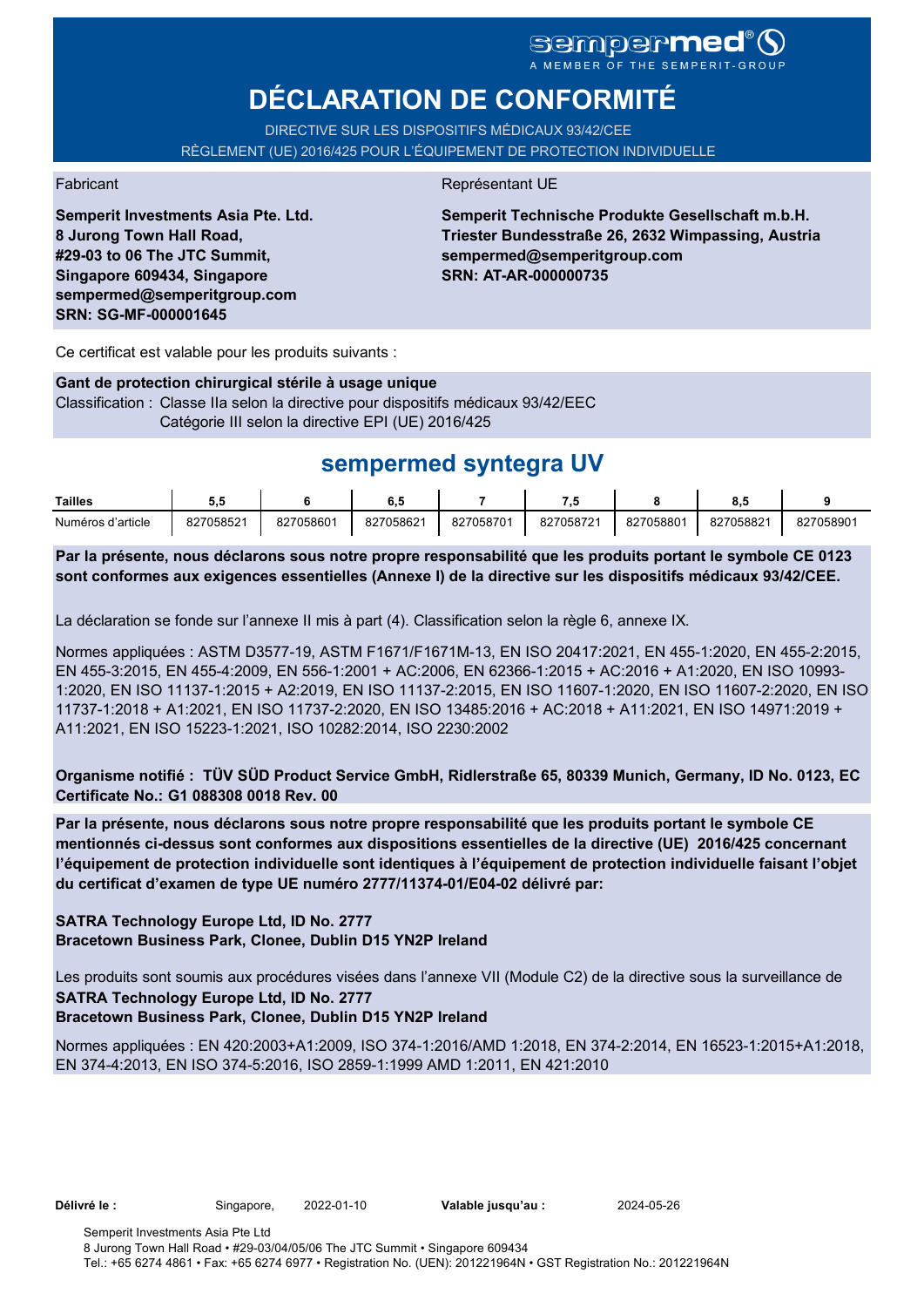# **DICHIARAZIONE DI CONFORMITÀ**

DIRETTIVA SUL DISPOSITIVO MEDICO 93/42 / CEE REGOLAMENTO (UE) 2016/425 DELL'APPARECCHIATURA DI PROTEZIONE INDIVIDUALE

Produttore Rappresentante autorizzato nell'UE

**Semperit Investments Asia Pte. Ltd. 8 Jurong Town Hall Road, #29-03 to 06 The JTC Summit, Singapore 609434, Singapore sempermed@semperitgroup.com SRN: SG-MF-000001645**

**Semperit Technische Produkte Gesellschaft m.b.H. Triester Bundesstraße 26, 2632 Wimpassing, Austria sempermed@semperitgroup.com SRN: AT-AR-000000735**

Questo certificato è valido per il seguente prodotto:

### **Guanto chirurgico e protettivo sterile monouso** Clasificazione: Classe IIa secondo la direttiva MD 93/42 / CEE Categoria III secondo il regolamento (UE) 2016/425 del PPE

# **sempermed syntegra UV**

| Misure          | ວ.ວ       |           | 6.5       |           | - 14      |           | υ.υ       |           |
|-----------------|-----------|-----------|-----------|-----------|-----------|-----------|-----------|-----------|
| Codici articolo | 827058521 | 827058601 | 827058621 | 827058701 | 827058721 | 827058801 | 827058821 | 827058901 |

**Con la presente, dichiariamo sotto la nostra esclusiva responsabilità che il prodotto con marchio CE 0123 sopra descritto soddisfa i requisiti essenziali (allegato I) della direttiva sui dispositivi medici 93/42 / CEE.**

Dichiarazione basata sull'allegato II escluso (4). Classificazione secondo la regola 6, appendice IX.

Norme applicate: ASTM D3577-19, ASTM F1671/F1671M-13, EN ISO 20417:2021, EN 455-1:2020, EN 455-2:2015, EN 455-3:2015, EN 455-4:2009, EN 556-1:2001 + AC:2006, EN 62366-1:2015 + AC:2016 + A1:2020, EN ISO 10993-1:2020, EN ISO 11137-1:2015 + A2:2019, EN ISO 11137-2:2015, EN ISO 11607-1:2020, EN ISO 11607- 2:2020, EN ISO 11737-1:2018 + A1:2021, EN ISO 11737-2:2020, EN ISO 13485:2016 + AC:2018 + A11:2021, EN ISO 14971:2019 + A11:2021, EN ISO 15223-1:2021, ISO 10282:2014, ISO 2230:2002

**Organismo notificato: TÜV SÜD Product Service GmbH, Ridlerstraße 65, 80339 Munich, Germany, ID No. 0123, EC Certificate No.: G1 088308 0018 Rev. 00** 

**SATRA Technology Europe Ltd, ID No. 2777 Con la presente, dichiariamo sotto la nostra esclusiva responsabilità che il prodotto con marchio CE sopra descritto è conforme alle disposizioni applicabili del Regolamento (UE) 2016/425 sui dispositivi di protezione individuale ed è identico al dispositivo di protezione personale che è soggetto al Certificato di Esame di Tipo UE n. 2777/11374-01/E04-02 rilasciato da:**

**Bracetown Business Park, Clonee, Dublin D15 YN2P Ireland**

ed è soggetto alla procedura di cui all'allegato VII (modulo C2) del regolamento (UE) 2016/425 sotto il controllo di **SATRA Technology Europe Ltd, ID No. 2777**

### **Bracetown Business Park, Clonee, Dublin D15 YN2P Ireland**

Norme applicate: EN 420:2003+A1:2009, ISO 374-1:2016/AMD 1:2018, EN 374-2:2014, EN 16523- 1:2015+A1:2018, EN 374-4:2013, EN ISO 374-5:2016, ISO 2859-1:1999 AMD 1:2011, EN 421:2010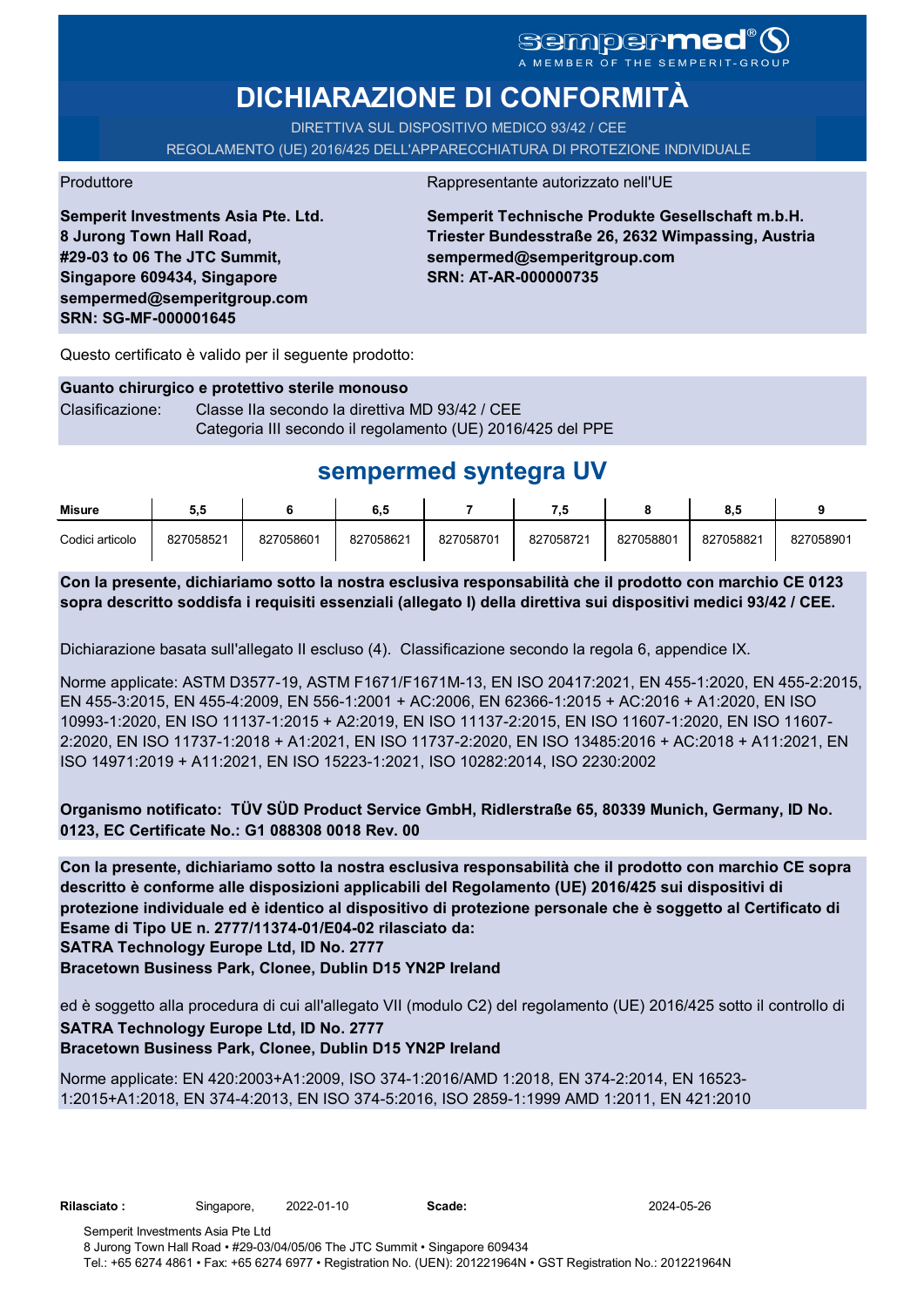# **CONFORMITEITSVERKLARING**

RICHTLIJN MEDISCHE PRODUCTEN 93/42 / EEG

VERORDENING (EU) 2016/425 BETREFFENDE PERSOONLIJKE BESCHERMENDE UITRUSTING

Fabrikant Gemachtigde EU

**Semperit Technische Produkte Gesellschaft m.b.H. Triester Bundesstraße 26, 2632 Wimpassing, Austria sempermed@semperitgroup.com SRN: AT-AR-000000735**

Dit certificaat is geldig voor de volgende producten:

**Semperit Investments Asia Pte. Ltd.**

**8 Jurong Town Hall Road, #29-03 to 06 The JTC Summit, Singapore 609434, Singapore sempermed@semperitgroup.com**

**SRN: SG-MF-000001645**

**Steriele chirurgische en beschermende handschoenen voor eenmalig gebruik** Classificatie: Klasse IIa volgens Richtlijn 93/42 / EEG betreffende medische hulpmiddelen Categorie III volgens PBM-verordening (EU) 2016/425

## **sempermed syntegra UV**

| <b>Maten</b>   | . .       |           | 6.5       |           |           |           |           |           |
|----------------|-----------|-----------|-----------|-----------|-----------|-----------|-----------|-----------|
| Artikelnummers | 827058521 | 827058601 | 827058621 | 827058701 | 827058721 | 827058801 | 827058821 | 827058901 |

**Wij verklaren hierbij onder uitsluitende verantwoordelijkheid, dat de CE 0123-gemarkeerde producten voldoen aan de essentiële vereisten (Bijlage I) van de Richtlijn Medische Hulpmiddelen 93/42 / EEG.**

Verklaring uitsluitend gebaseerd op bijlage II (4). Indeling volgens regel 6, bijlage IX.

Toegepaste normen: ASTM D3577-19, ASTM F1671/F1671M-13, EN ISO 20417:2021, EN 455-1:2020, EN 455- 2:2015, EN 455-3:2015, EN 455-4:2009, EN 556-1:2001 + AC:2006, EN 62366-1:2015 + AC:2016 + A1:2020, EN ISO 10993-1:2020, EN ISO 11137-1:2015 + A2:2019, EN ISO 11137-2:2015, EN ISO 11607-1:2020, EN ISO 11607- 2:2020, EN ISO 11737-1:2018 + A1:2021, EN ISO 11737-2:2020, EN ISO 13485:2016 + AC:2018 + A11:2021, EN ISO 14971:2019 + A11:2021, EN ISO 15223-1:2021, ISO 10282:2014, ISO 2230:2002

**Aangewezen instantie: TÜV SÜD Product Service GmbH, Ridlerstraße 65, 80339 Munich, Germany, ID No. 0123, EC Certificate No.: G1 088308 0018 Rev. 00** 

**Hierbij verklaren wij onder uitsluitende verantwoordelijkheid, dat de bovengenoemde CE-gemarkeerde producten voldoen aan de relevante bepalingen van de Verordening (EU) 2016/425 over persoonlijke beschermingsmiddelen en het onderworpen zijn aan het certificaat van EU-typeonderzoek nr.2777/11374- 01/E04-02 uitgegeven door:**

**SATRA Technology Europe Ltd, ID No. 2777**

**Bracetown Business Park, Clonee, Dublin D15 YN2P Ireland**

De producten vallen onder de procedures van bijlage VII (module C2) van de verordening onder toezicht van **SATRA Technology Europe Ltd, ID No. 2777 Bracetown Business Park, Clonee, Dublin D15 YN2P Ireland**

Toegepaste normen: EN 420:2003+A1:2009, ISO 374-1:2016/AMD 1:2018, EN 374-2:2014, EN 16523- 1:2015+A1:2018, EN 374-4:2013, EN ISO 374-5:2016, ISO 2859-1:1999 AMD 1:2011, EN 421:2010

**Uitgegeven op:** Singapore, 2022-01-10 **Geldig tot:** 2024-05-26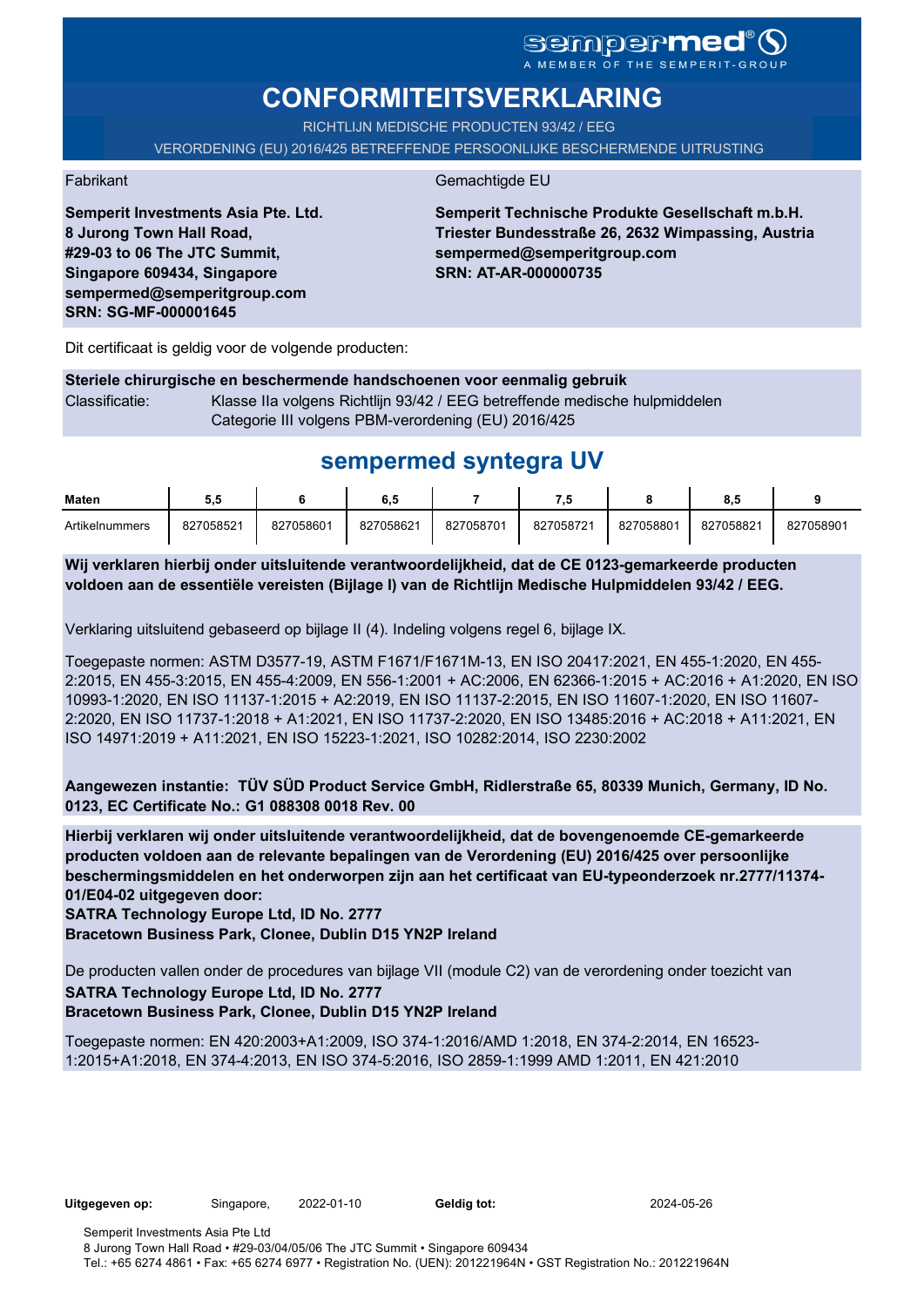# **DECLARACIÓN DE CONFORMIDAD**

DIRECTIVA DE PRODUCTOS MEDICINALES 93/42/EWG ORDENANZA (EU) 2016/425 PARA EQUIPAMIENTOS PERSONALES

**Semperit Investments Asia Pte. Ltd.**

**8 Jurong Town Hall Road, #29-03 to 06 The JTC Summit, Singapore 609434, Singapore sempermed@semperitgroup.com**

**SRN: SG-MF-000001645**

Fabricante de la UE

**Semperit Technische Produkte Gesellschaft m.b.H. Triester Bundesstraße 26, 2632 Wimpassing, Austria sempermed@semperitgroup.com SRN: AT-AR-000000735**

El presente certificado es válido para los siguientes productos:

#### **Guante estéril de operación y protección para un solo uso** Clasificación: Clase Ila según la Directiva de Productos Medicinales 93/42/EEC Categoría III según el Reglamento EPI (EU) 2016/425

## **sempermed syntegra UV**

| Tamaños               | 5.5       |           | 6,5       |           |           |           | 8.5       |           |
|-----------------------|-----------|-----------|-----------|-----------|-----------|-----------|-----------|-----------|
| Número de<br>artículo | 827058521 | 827058601 | 827058621 | 827058701 | 827058721 | 827058801 | 827058821 | 827058901 |

**Por la presente confirmamos bajo nuestra exclusiva responsabilidad que los productos con marcado CE 0123 cumplen con los requisitos esenciales (Anexo I) de la Directiva 93/42/CEE sobre productos sanitarios.**

Declaración basada en el anexo II, excluido el punto 4. Clasificación según la regla 6, anexo IX

Normas aplicadas: ASTM D3577-19, ASTM F1671/F1671M-13, EN ISO 20417:2021, EN 455-1:2020, EN 455- 2:2015, EN 455-3:2015, EN 455-4:2009, EN 556-1:2001 + AC:2006, EN 62366-1:2015 + AC:2016 + A1:2020, EN ISO 10993-1:2020, EN ISO 11137-1:2015 + A2:2019, EN ISO 11137-2:2015, EN ISO 11607-1:2020, EN ISO 11607- 2:2020, EN ISO 11737-1:2018 + A1:2021, EN ISO 11737-2:2020, EN ISO 13485:2016 + AC:2018 + A11:2021, EN ISO 14971:2019 + A11:2021, EN ISO 15223-1:2021, ISO 10282:2014, ISO 2230:2002

**Organismo notificado: TÜV SÜD Product Service GmbH, Ridlerstraße 65, 80339 Munich, Germany, ID No. 0123, EC Certificate No.: G1 088308 0018 Rev. 00** 

**Por la presente confirmamos, bajo nuestra exclusiva responsabilidad, que los productos arriba mencionados con la marca CE cumplen con las disposiciones pertinentes del Reglamento (UE) 2016/425 para equipos de protección personal y están sujetos al Certificado de examen de tipo nº. 2777/11374-01/E04- 02 expedido por:**

**SATRA Technology Europe Ltd, ID No. 2777**

**Bracetown Business Park, Clonee, Dublin D15 YN2P Ireland**

Los productos están sujetos a los procedimientos establecidos en el anexo VII (módulo C2) del Reglamento bajo la supervisión de

#### **SATRA Technology Europe Ltd, ID No. 2777**

**Bracetown Business Park, Clonee, Dublin D15 YN2P Ireland**

Normas aplicadas: EN 420:2003+A1:2009, ISO 374-1:2016/AMD 1:2018, EN 374-2:2014, EN 16523- 1:2015+A1:2018, EN 374-4:2013, EN ISO 374-5:2016, ISO 2859-1:1999 AMD 1:2011, EN 421:2010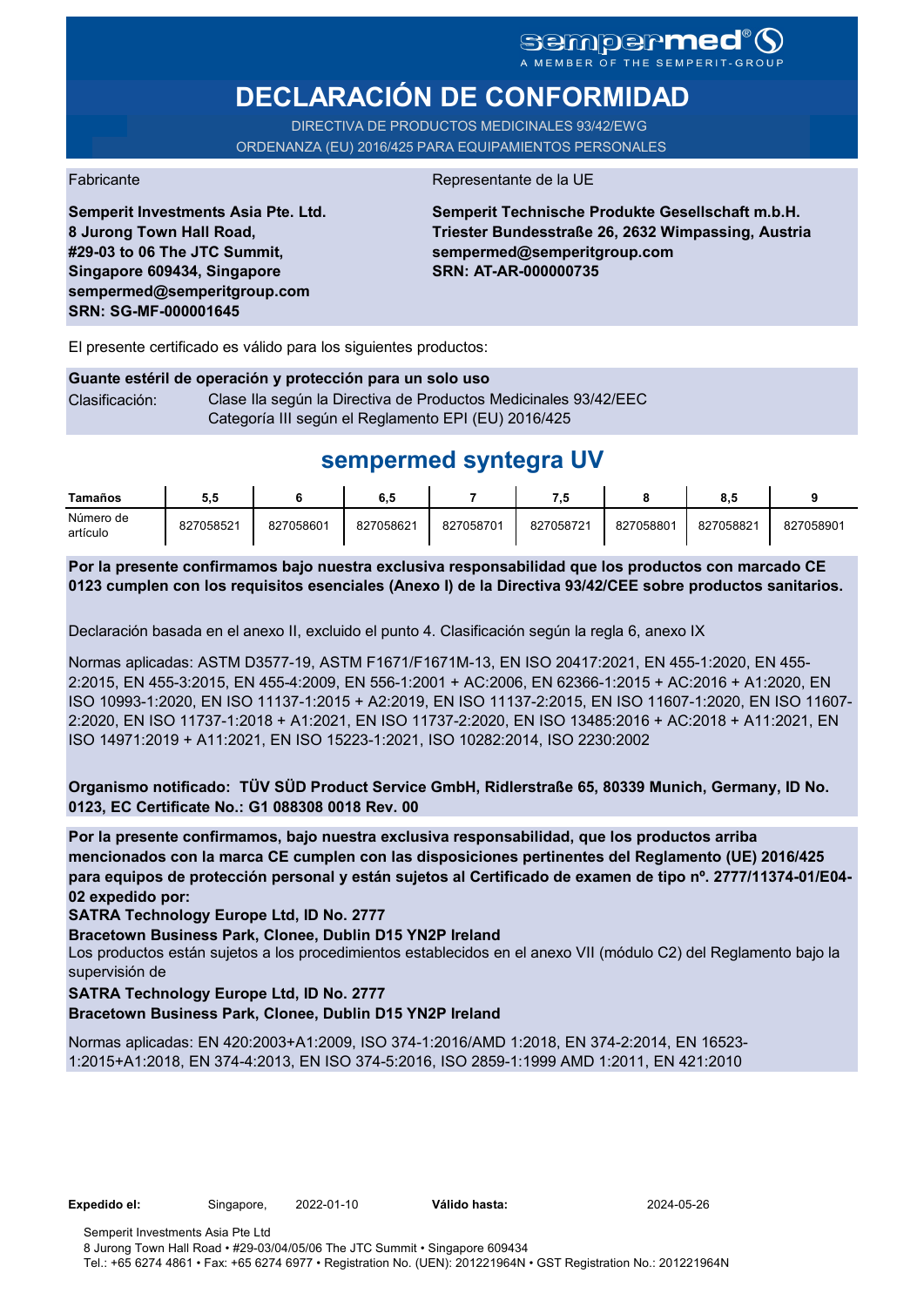# SCMPCFMCC<sup>®</sup>

# **DECLARAÇÃO DE CONFORMIDADE**

DIRETIVA 93/42/CEE SOBRE DISPOSITIVOS MÉDICOS REGULAMENTO (UE) 2016/425 SOBRE EQUIPAMENTO DE PROTEÇÃO INDIVIDUAL

#### Fabricante **Representante da UE**

**Semperit Investments Asia Pte. Ltd. 8 Jurong Town Hall Road, #29-03 to 06 The JTC Summit, Singapore 609434, Singapore sempermed@semperitgroup.com SRN: SG-MF-000001645**

**Semperit Technische Produkte Gesellschaft m.b.H. Triester Bundesstraße 26, 2632 Wimpassing, Austria sempermed@semperitgroup.com SRN: AT-AR-000000735**

Este certificado é válido para os seguintes produtos:

**Luva cirúrgica e de proteção estéril para uso único** Classificação: Classe IIa de acordo com a Diretiva de Dispositivos Médicos 93/42/CEE Categoria III de acordo com o regulamento EPI (UE) 2016/425

## **sempermed syntegra UV**

| Tamanhos             | 5.5       |           | 6.5       |           |           |           | $^{\circ}$<br>o.a |           |
|----------------------|-----------|-----------|-----------|-----------|-----------|-----------|-------------------|-----------|
| Números de<br>artigo | 827058521 | 827058601 | 827058621 | 827058701 | 827058721 | 827058801 | 827058821         | 827058901 |

**Declaramos desta forma, sob a nossa exclusiva responsabilidade, que os produtos com a marca CE 0123 estão em conformidade com os requisitos essenciais (anexo I) da Diretriz de Dispositivos Médicos 93/42/CEE.**

Declaração baseada no anexo II excluindo (4). Classificação de acordo com a regra 6, anexo IX.

Normas aplicadas: ASTM D3577-19, ASTM F1671/F1671M-13, EN ISO 20417:2021, EN 455-1:2020, EN 455- 2:2015, EN 455-3:2015, EN 455-4:2009, EN 556-1:2001 + AC:2006, EN 62366-1:2015 + AC:2016 + A1:2020, EN ISO 10993-1:2020, EN ISO 11137-1:2015 + A2:2019, EN ISO 11137-2:2015, EN ISO 11607-1:2020, EN ISO 11607-2:2020, EN ISO 11737-1:2018 + A1:2021, EN ISO 11737-2:2020, EN ISO 13485:2016 + AC:2018 + A11:2021, EN ISO 14971:2019 + A11:2021, EN ISO 15223-1:2021, ISO 10282:2014, ISO 2230:2002

**Organismo nomeado: TÜV SÜD Product Service GmbH, Ridlerstraße 65, 80339 Munich, Germany, ID No. 0123, EC Certificate No.: G1 088308 0018 Rev. 00** 

**Declaramos desta forma, sob a nossa exclusiva responsabilidade, que os produtos com a marca CE acima mencionados estão em conformidade com as disposições relevantes do regulamento (UE) 2016/425 para Equipamentos de Proteção Individual e são objeto do certificado de exame de tipo da UE n.º 2777/11374-01/E04-02 emitido por:**

**SATRA Technology Europe Ltd, ID No. 2777**

**Bracetown Business Park, Clonee, Dublin D15 YN2P Ireland**

Os produtos são objeto dos procedimentos previstos no anexo VII (módulo C2) do regulamento, sob a supervisão de

**SATRA Technology Europe Ltd, ID No. 2777**

**Bracetown Business Park, Clonee, Dublin D15 YN2P Ireland**

Normas aplicadas: EN 420:2003+A1:2009, ISO 374-1:2016/AMD 1:2018, EN 374-2:2014, EN 16523- 1:2015+A1:2018, EN 374-4:2013, EN ISO 374-5:2016, ISO 2859-1:1999 AMD 1:2011, EN 421:2010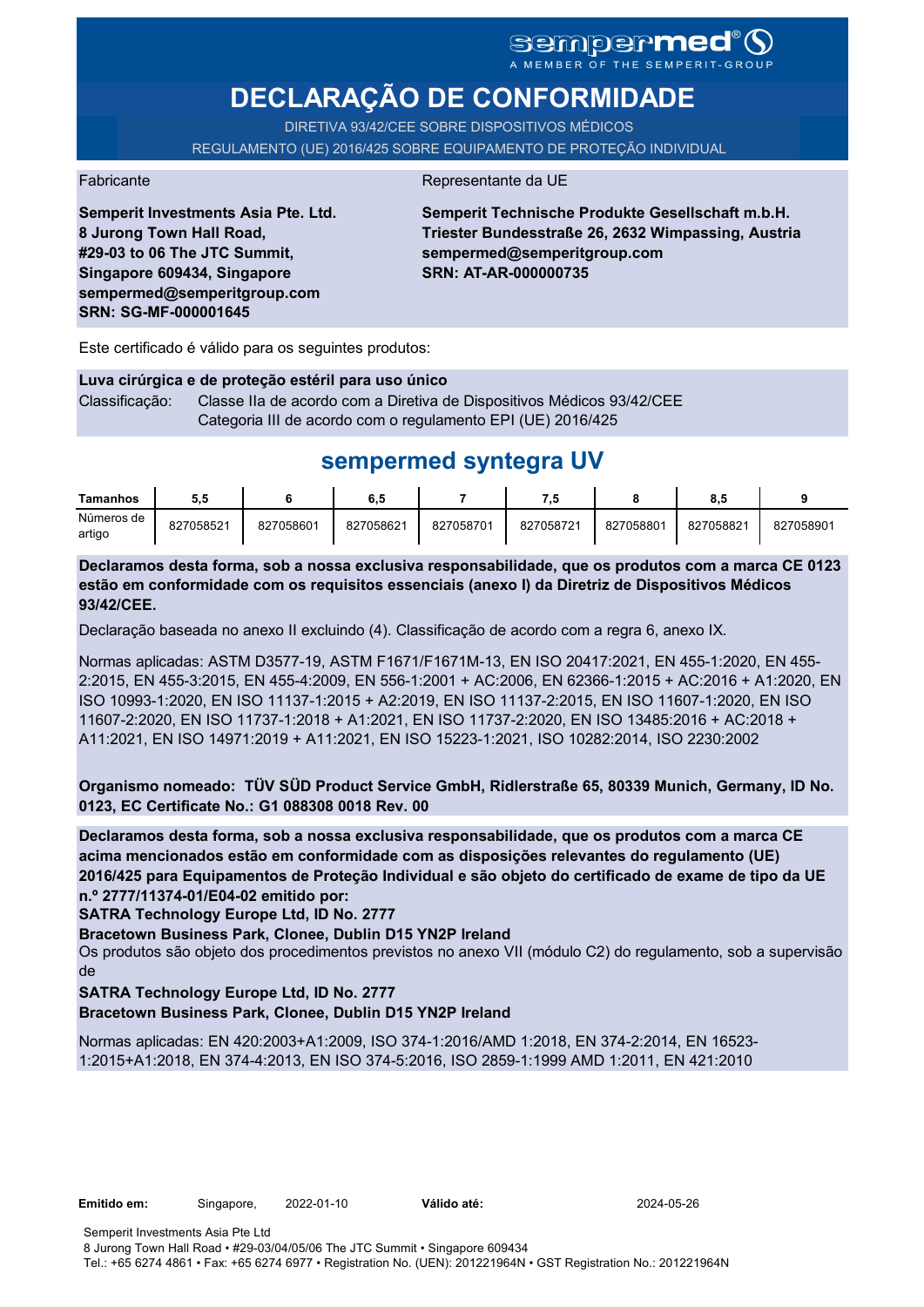# **DEKLARATON OM ÖVERENSSTÄMMELSE**

DIREkTIV 93/42/EEC MEDICINTEKNISKA PRODUKTER EU-FÖRORDNING 2016/425 FÖR PERSONLIG SKYDDSUTRUSTNING

**Semperit Investments Asia Pte. Ltd. 8 Jurong Town Hall Road, #29-03 to 06 The JTC Summit, Singapore 609434, Singapore sempermed@semperitgroup.com SRN: SG-MF-000001645**

#### Tillverkare Behörig representant hos EU

**Semperit Technische Produkte Gesellschaft m.b.H. Triester Bundesstraße 26, 2632 Wimpassing, Austria sempermed@semperitgroup.com SRN: AT-AR-000000735**

Detta certifikat gäller följande produkt:

**Steril kirurgi- ioch skyddshandske för engångsanvändning**  Klassificering: Klass Ia enlligt EU-direktiv för medicintek-niska produkter (MD) 93/42/EEC Kategori III enligt EU-förordning för personlig skyddsutrustning (PPE) 2016/425

## **sempermed syntegra UV**

| <b>Storlekar</b> | J.J       |           | 6,5       |           |           |           | o.c       |           |
|------------------|-----------|-----------|-----------|-----------|-----------|-----------|-----------|-----------|
| Artikelnummer    | 827058521 | 827058601 | 827058621 | 827058701 | 827058721 | 827058801 | 827058821 | 827058901 |

**Vi förklarar härmed under eget exklusivt ansvar att ovan beskrivna, CE 0123-markerade produkt stämmer överens med erforderliga krav (Bilaga I) i direktivet för medicinska produkter 93/42/EEC.**

Deklaration enligt Bilaga II, (4) undantagen. Klassifiering enligt 6, Bilaga IX.

Tillämpade standarder: ASTM D3577-19, ASTM F1671/F1671M-13, EN ISO 20417:2021, EN 455-1:2020, EN 455- 2:2015, EN 455-3:2015, EN 455-4:2009, EN 556-1:2001 + AC:2006, EN 62366-1:2015 + AC:2016 + A1:2020, EN ISO 10993-1:2020, EN ISO 11137-1:2015 + A2:2019, EN ISO 11137-2:2015, EN ISO 11607-1:2020, EN ISO 11607- 2:2020, EN ISO 11737-1:2018 + A1:2021, EN ISO 11737-2:2020, EN ISO 13485:2016 + AC:2018 + A11:2021, EN ISO 14971:2019 + A11:2021, EN ISO 15223-1:2021, ISO 10282:2014, ISO 2230:2002

**Angiven myndighet: TÜV SÜD Product Service GmbH, Ridlerstraße 65, 80339 Munich, Germany, ID No. 0123, EC Certificate No.: G1 088308 0018 Rev. 00** 

**Vi förklarar härmed under eget exklusivt ansvar att ovan beskrivna, CE-markerade produkt stämmer överens med tillämpliga bestämmelser i EU-förordningen 2016/425 för personlig skyddsutrustning och är identisk med den personliga skyddsutrustning som anges i EU-certifikat för typgranskning nummer2777/11374-01/E04-02 daterad av:**

**SATRA Technology Europe Ltd, ID No. 2777**

**Bracetown Business Park, Clonee, Dublin D15 YN2P Ireland**

och är föremål för den procedur som beskrivs i Bilaga VII (Modul C2) till EU-förordningen 2016/425 under the supervision of under uppsikt av

#### **SATRA Technology Europe Ltd, ID No. 2777**

#### **Bracetown Business Park, Clonee, Dublin D15 YN2P Ireland**

Tillämpade standarder: EN 420:2003+A1:2009, ISO 374-1:2016/AMD 1:2018, EN 374-2:2014, EN 16523- 1:2015+A1:2018, EN 374-4:2013, EN ISO 374-5:2016, ISO 2859-1:1999 AMD 1:2011, EN 421:2010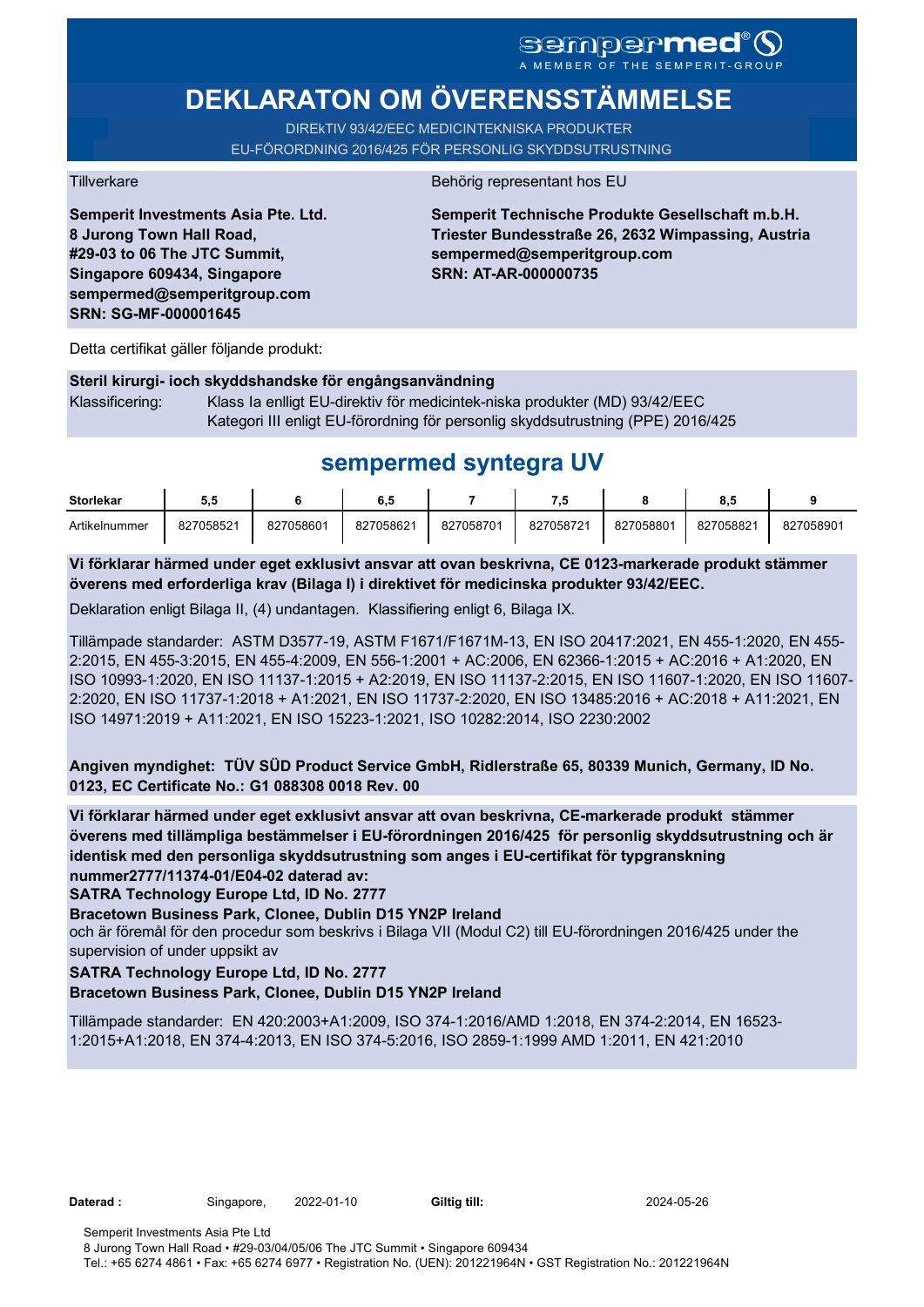# **KONFORMITETSERKLÆRING**

DIREKTIV 93/42/EØF OM MEDICINSK UDSTYR FORORDNING (EU) 2016/425 FOR PERSONLIGE VÆRNEMIDLER

### Producent EU-befuldmægtigede

**Semperit Investments Asia Pte. Ltd. 8 Jurong Town Hall Road, #29-03 to 06 The JTC Summit, Singapore 609434, Singapore sempermed@semperitgroup.com SRN: SG-MF-000001645**

**Semperit Technische Produkte Gesellschaft m.b.H. Triester Bundesstraße 26, 2632 Wimpassing, Austria sempermed@semperitgroup.com SRN: AT-AR-000000735**

Dette certifikat er gyldigt for følgende produkter:

### **Steril operations- og beskyttelseshandske til engangsbrug** Klassificering: Klasse IIa jævnfør 93/42/EØF-retningslinjerne for medicinsk udstyr Kategori III jævnfør PVM-forordningen (EU) 2016/425

# **sempermed syntegra UV**

| <b>Størrelser</b> | ບ.ບ       |           | ხ.მ       |           | . .       |           | υ.,       |           |
|-------------------|-----------|-----------|-----------|-----------|-----------|-----------|-----------|-----------|
| Artikelnumre      | 827058521 | 827058601 | 827058621 | 827058701 | 827058721 | 827058801 | 827058821 | 827058901 |

**Vi bekræfter hermed under fuldt ansvar, at de ovenfor nævnte CE 0123-mærkede produkter stemmer overens med med de grundliggende krav (bilag I) i retningslinjerne for medicinsk udstyr 93/42/EØF.**

Forklaring baseret på bilag II exklusiv (4). Klassificering jævnfør regel 6, bilag IX.

Anvendte standarder: ASTM D3577-19, ASTM F1671/F1671M-13, EN ISO 20417:2021, EN 455-1:2020, EN 455- 2:2015, EN 455-3:2015, EN 455-4:2009, EN 556-1:2001 + AC:2006, EN 62366-1:2015 + AC:2016 + A1:2020, EN ISO 10993-1:2020, EN ISO 11137-1:2015 + A2:2019, EN ISO 11137-2:2015, EN ISO 11607-1:2020, EN ISO 11607-2:2020, EN ISO 11737-1:2018 + A1:2021, EN ISO 11737-2:2020, EN ISO 13485:2016 + AC:2018 + A11:2021, EN ISO 14971:2019 + A11:2021, EN ISO 15223-1:2021, ISO 10282:2014, ISO 2230:2002

**Det nævnte sted: TÜV SÜD Product Service GmbH, Ridlerstraße 65, 80339 Munich, Germany, ID No. 0123, EC Certificate No.: G1 088308 0018 Rev. 00** 

**Vi bekræfter hermed under fuldt ansvar, at de ovenfor nævnte CE-mærkede produkter stemmer overens med med de afgørende bestemmelser i forordningen (EU) 2016/425 for personlige værnemidler, og er genstand for EU-certificering af typeafprøvning nr.2777/11374-01/E04-02 udstedt gennem:**

### **SATRA Technology Europe Ltd, ID No. 2777**

**Bracetown Business Park, Clonee, Dublin D15 YN2P Ireland**

Produkterne er genstand for procedurer jævnfør VII (modul C2) i forordningen med opsyn af

#### **SATRA Technology Europe Ltd, ID No. 2777**

**Bracetown Business Park, Clonee, Dublin D15 YN2P Ireland**

Anvendte standarder: EN 420:2003+A1:2009, ISO 374-1:2016/AMD 1:2018, EN 374-2:2014, EN 16523- 1:2015+A1:2018, EN 374-4:2013, EN ISO 374-5:2016, ISO 2859-1:1999 AMD 1:2011, EN 421:2010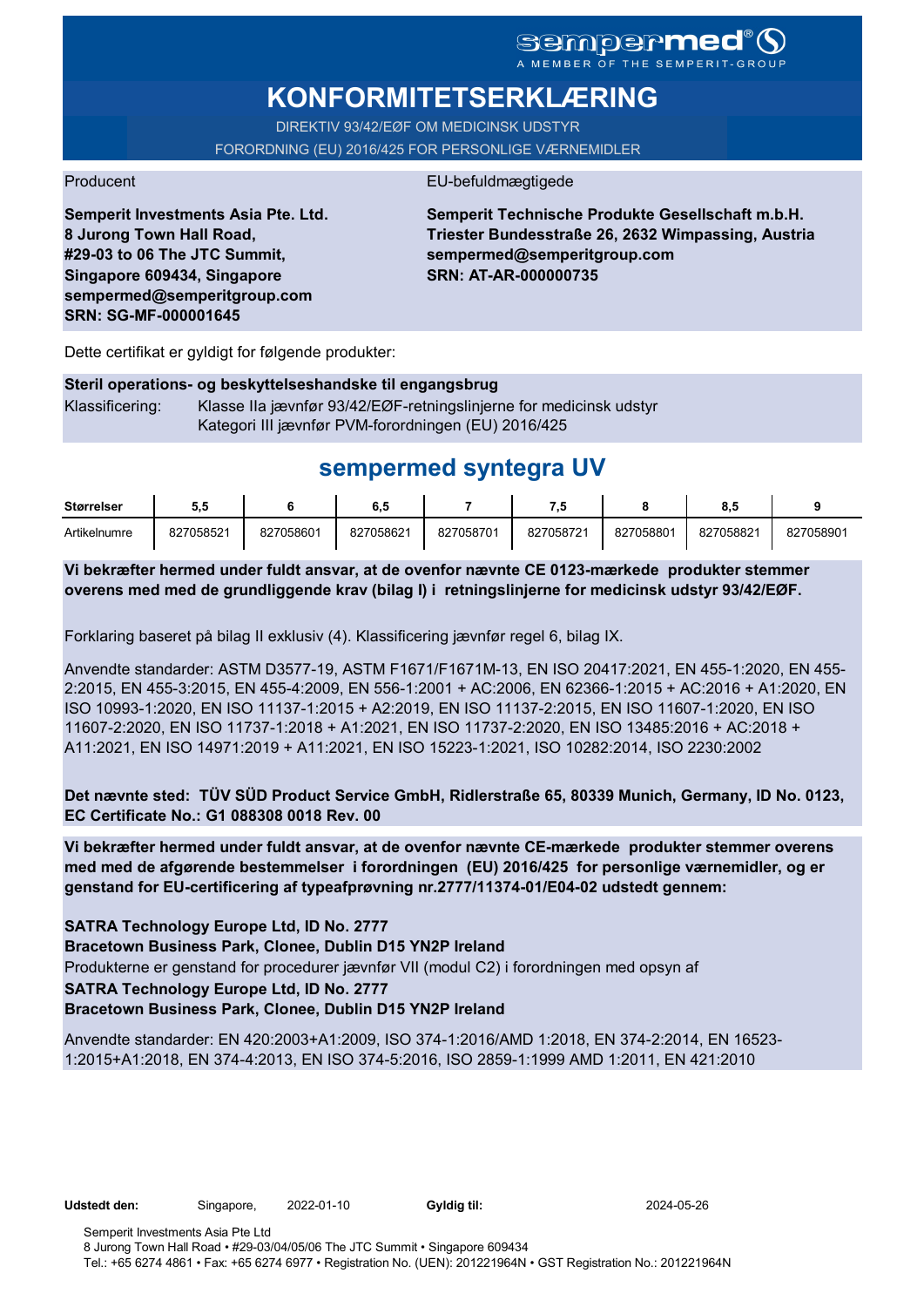# **KONFORMITETSERKLÆRING**

DIREKTIV FOR MEDISINSK UTSTYR 93/42/EØS FORORDNING (EU) NR. 2016/425 OM PERSONLIG VERNEUTSTYR

#### Produsent Autorisert representant i EU

**Semperit Investments Asia Pte. Ltd. 8 Jurong Town Hall Road, #29-03 to 06 The JTC Summit, Singapore 609434, Singapore sempermed@semperitgroup.com SRN: SG-MF-000001645**

**Semperit Technische Produkte Gesellschaft m.b.H. Triester Bundesstraße 26, 2632 Wimpassing, Austria sempermed@semperitgroup.com SRN: AT-AR-000000735**

Dette sertifikatet er gyldig for følgende produkter:

#### **Steril operasjons- og beskyttelseshanske for engangsbruk**

Klassifisering: Klasse IIa i henhold til Direktiv for medisinsk utstyr 93/42/EØS Kategori III i henhold til PVU-forordningen (EU) nr. 2016/425

## **sempermed syntegra UV**

| <b>Størrelser</b> | ນ.ບ       |           | υ         |           | - 7       |           | ö.t       |           |
|-------------------|-----------|-----------|-----------|-----------|-----------|-----------|-----------|-----------|
| Artikkelnumre     | 827058521 | 827058601 | 827058621 | 827058701 | 827058721 | 827058801 | 827058821 | 827058901 |

#### **Vi erklærer herved under eneansvar at det CE 0123-merkede produktet oppfyller de grunnleggende kravene (Vedlegg I) i Direktivet for medisinsk utstyr 93/42/EØS.**

Erklæring basert på Vedlegg II unntatt (4). Klassifisering i henhold til Regel nr. 6, Vedlegg IX.

Relevante standarder: ASTM D3577-19, ASTM F1671/F1671M-13, EN ISO 20417:2021, EN 455-1:2020, EN 455- 2:2015, EN 455-3:2015, EN 455-4:2009, EN 556-1:2001 + AC:2006, EN 62366-1:2015 + AC:2016 + A1:2020, EN ISO 10993-1:2020, EN ISO 11137-1:2015 + A2:2019, EN ISO 11137-2:2015, EN ISO 11607-1:2020, EN ISO 11607- 2:2020, EN ISO 11737-1:2018 + A1:2021, EN ISO 11737-2:2020, EN ISO 13485:2016 + AC:2018 + A11:2021, EN ISO 14971:2019 + A11:2021, EN ISO 15223-1:2021, ISO 10282:2014, ISO 2230:2002

**Teknisk kontrollorgan: TÜV SÜD Product Service GmbH, Ridlerstraße 65, 80339 Munich, Germany, ID No. 0123, EC Certificate No.: G1 088308 0018 Rev. 00** 

**Vi erklærer herved under eneansvar at det CE-merkede produktet som er nevnt ovenfor oppfyller de relevante bestemmelsene i Forordning (EU) nr. 2016/425 om personlig verneutstyr og er gjenstand for EUtypeprøvesertifikat nr. 2777/11374-01/E04-02 utstedt av:**

**SATRA Technology Europe Ltd, ID No. 2777**

**Bracetown Business Park, Clonee, Dublin D15 YN2P Ireland**

Produktet er gjenstand for prosedyren som er beskrevet i Vedlegg VII (Modul C2) i Forordning nr. 2016/425 under tilsyn av

#### **SATRA Technology Europe Ltd, ID No. 2777**

**Bracetown Business Park, Clonee, Dublin D15 YN2P Ireland**

Relevante standarder: EN 420:2003+A1:2009, ISO 374-1:2016/AMD 1:2018, EN 374-2:2014, EN 16523- 1:2015+A1:2018, EN 374-4:2013, EN ISO 374-5:2016, ISO 2859-1:1999 AMD 1:2011, EN 421:2010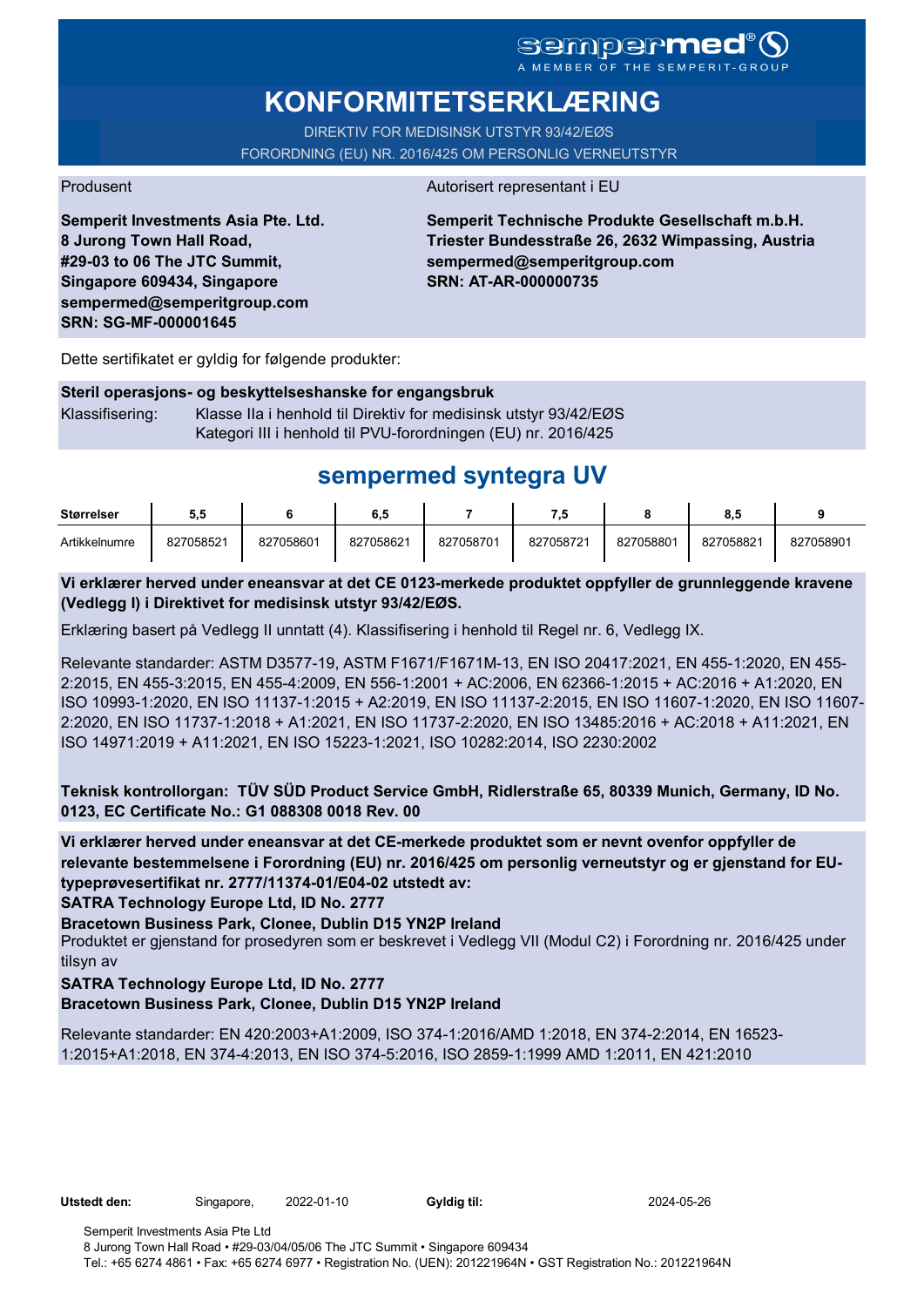# SCMDOCPMCO

# **VAATIMUSTENMUKAISUUSVAKUUTUS**

LÄÄKINNÄLLISIÄ LAITTEITA KOSKEVA DIREKTIIVI 93/42/ETY HENKILÖNSUOJAIMISTA ANNETTU ASETUS (EU) 2016/425

**Semperit Investments Asia Pte. Ltd. 8 Jurong Town Hall Road, #29-03 to 06 The JTC Summit, Singapore 609434, Singapore sempermed@semperitgroup.com SRN: SG-MF-000001645**

#### Valmistaja EU:n valtuutettu edustaja

**Semperit Technische Produkte Gesellschaft m.b.H. Triester Bundesstraße 26, 2632 Wimpassing, Austria sempermed@semperitgroup.com SRN: AT-AR-000000735**

Tämä sertifikaatti koskee seuraavia tuotteita:

#### **Kertakäyttöinen steriili leikkaus- ja suojakäsine**

Luokitus: Luokka IIa lääkinnällisiä laitteita koskevan direktiivin 93/42/ETY mukaisesti Luokka III henkilönsuojaimista annetun asetuksen (EU) 2016/425 mukaisesti

## **sempermed syntegra UV**

| Koot         | J.        |           | 6.5       |           | - 7       |           | υ.,       |           |
|--------------|-----------|-----------|-----------|-----------|-----------|-----------|-----------|-----------|
| Tuotenumerot | 827058521 | 827058601 | 827058621 | 827058701 | 827058721 | 827058801 | 827058821 | 827058901 |

**Täten vahvistamme yksinomaisella vastuullamme, että CE 0123-merkityt tuotteet vastaavat lääkinnällisiä laitteita koskevan direktiivin 93/42/ETY mukaisia perustavanlaatuisia vaatimuksia (liite I).**

Selvitys perustuu liitteeseen II, lukuun ottamatta (4). Luokittelu liitteen IX, säännön 6 mukaan

Sovelletut standardit: ASTM D3577-19, ASTM F1671/F1671M-13, EN ISO 20417:2021, EN 455-1:2020, EN 455- 2:2015, EN 455-3:2015, EN 455-4:2009, EN 556-1:2001 + AC:2006, EN 62366-1:2015 + AC:2016 + A1:2020, EN ISO 10993-1:2020, EN ISO 11137-1:2015 + A2:2019, EN ISO 11137-2:2015, EN ISO 11607-1:2020, EN ISO 11607- 2:2020, EN ISO 11737-1:2018 + A1:2021, EN ISO 11737-2:2020, EN ISO 13485:2016 + AC:2018 + A11:2021, EN ISO 14971:2019 + A11:2021, EN ISO 15223-1:2021, ISO 10282:2014, ISO 2230:2002

### **Ilmoitettu laitos: TÜV SÜD Product Service GmbH, Ridlerstraße 65, 80339 Munich, Germany, ID No. 0123, EC Certificate No.: G1 088308 0018 Rev. 00**

**Täten vahvistamme yksinomaisella vastuullamme, että yllä mainitut CE-merkityt tuotteet vastaavat henkilönsuojaimista annetun asetuksen (EU) 2016/425 mukaisia perustavanlaatuisia vaatimuksia ja niihin sovelletaan EU:n tyyppitarkastustodistusta nro 2777/11374-01/E04-02 laadittu :**

**SATRA Technology Europe Ltd, ID No. 2777**

**Bracetown Business Park, Clonee, Dublin D15 YN2P Ireland**

Tuotteet ovat asetuksen liitteen VII (moduuli C2) mukaisen menettelyn kohteena, valvonnan suorittaa

**SATRA Technology Europe Ltd, ID No. 2777**

#### **Bracetown Business Park, Clonee, Dublin D15 YN2P Ireland**

Sovelletut standardit: EN 420:2003+A1:2009, ISO 374-1:2016/AMD 1:2018, EN 374-2:2014, EN 16523- 1:2015+A1:2018, EN 374-4:2013, EN ISO 374-5:2016, ISO 2859-1:1999 AMD 1:2011, EN 421:2010

**Laadittu :** Singapore, 2022-01-10 **Voimassa (asti):** 2024-05-26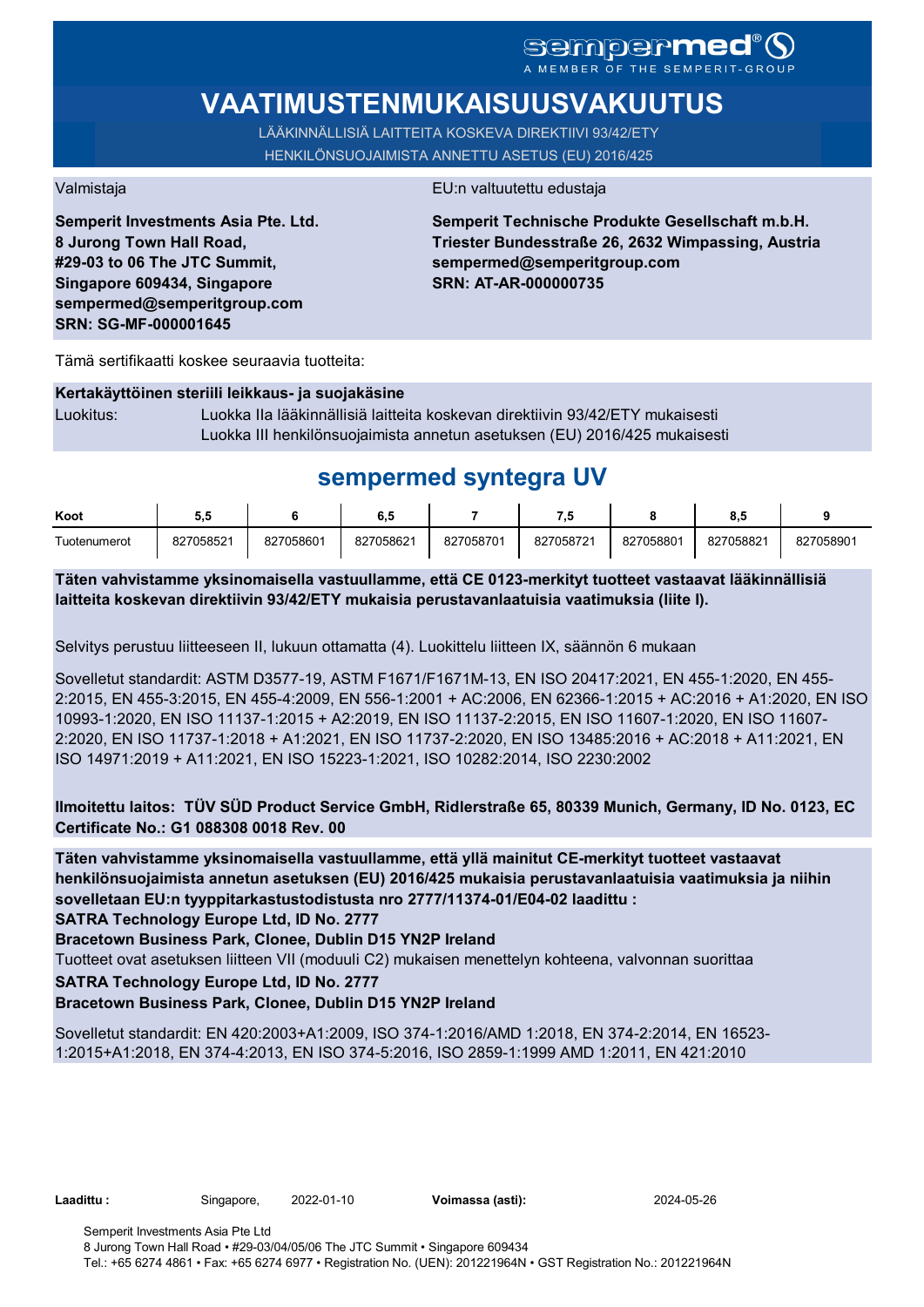# **ATITIKTIES DEKLARACIJA**

DIREKTYVA DĖL MEDICINOS PRIETAISŲ 93/42/EEB REGLAMENTAS (ES) 2016/425 DĖL ASMENINIŲ APSAUGOS PRIEMONIŲ

Gamintojas **ES** įgaliotas asmuo

**Semperit Investments Asia Pte. Ltd. 8 Jurong Town Hall Road, #29-03 to 06 The JTC Summit, Singapore 609434, Singapore sempermed@semperitgroup.com SRN: SG-MF-000001645**

**Semperit Technische Produkte Gesellschaft m.b.H. Triester Bundesstraße 26, 2632 Wimpassing, Austria sempermed@semperitgroup.com SRN: AT-AR-000000735**

Šis sertifikatas galioja toliau nurodytiems produktams:

| Sterilios vienkartinio naudojimo operacinės ir apsauginės pirštinės |                                                                                |  |  |  |  |
|---------------------------------------------------------------------|--------------------------------------------------------------------------------|--|--|--|--|
| Klasifikaciia: l                                                    | Ila klasė pagal direktyvą dėl medicinos prietaisu 93/42/EEB                    |  |  |  |  |
|                                                                     | III kategorija pagal reglamentą (ES) 2016/425 dėl asmeninių apsaugos priemonių |  |  |  |  |

# **sempermed syntegra UV**

| Dvdžiai            | ວ.ວ       |           | o.a       |           | ن ،       |           | ο.,       |           |
|--------------------|-----------|-----------|-----------|-----------|-----------|-----------|-----------|-----------|
| Prekiy<br>numeriai | 827058521 | 827058601 | 827058621 | 827058701 | 827058721 | 827058801 | 827058821 | 827058901 |

**Prisiimdami visą atsakomybę šiuo dokumentu patvirtiname, kad CE 0123 paženklinti produktai atitinka svarbiausius direktyvos dėl medicinos prietaisų 93/42/EEB reikalavimus (I priedas).**

Paaiškinimas remiasi tik II priedu (4). Klasifikacija pagal IX priedo 6 taisyklę.

Taikomi standartai: ASTM D3577-19, ASTM F1671/F1671M-13, EN ISO 20417:2021, EN 455-1:2020, EN 455- 2:2015, EN 455-3:2015, EN 455-4:2009, EN 556-1:2001 + AC:2006, EN 62366-1:2015 + AC:2016 + A1:2020, EN ISO 10993-1:2020, EN ISO 11137-1:2015 + A2:2019, EN ISO 11137-2:2015, EN ISO 11607-1:2020, EN ISO 11607-2:2020, EN ISO 11737-1:2018 + A1:2021, EN ISO 11737-2:2020, EN ISO 13485:2016 + AC:2018 + A11:2021, EN ISO 14971:2019 + A11:2021, EN ISO 15223-1:2021, ISO 10282:2014, ISO 2230:2002

**Notifikuotoji įstaiga: TÜV SÜD Product Service GmbH, Ridlerstraße 65, 80339 Munich, Germany, ID No. 0123, EC Certificate No.: G1 088308 0018 Rev. 00** 

**Prisiimdami visą atsakomybę, šiuo dokumentu patvirtiname, kad anksčiau paminėti CE paženklinti produktai atitinka svarbiausius direktyvos dėl asmeninių apsaugos priemonių (ES) 2016/425 reikalavimus ir yra ES tipo tyrimo sertifikato Nr. objektas. 2777/11374-01/E04-02 išduota :**

**SATRA Technology Europe Ltd, ID No. 2777**

**Bracetown Business Park, Clonee, Dublin D15 YN2P Ireland**

Produktai yra metodo objektas pagal direktyvos VII priedą (modulis C2) prižiūrint

**SATRA Technology Europe Ltd, ID No. 2777**

### **Bracetown Business Park, Clonee, Dublin D15 YN2P Ireland**

Taikomi standartai: EN 420:2003+A1:2009, ISO 374-1:2016/AMD 1:2018, EN 374-2:2014, EN 16523- 1:2015+A1:2018, EN 374-4:2013, EN ISO 374-5:2016, ISO 2859-1:1999 AMD 1:2011, EN 421:2010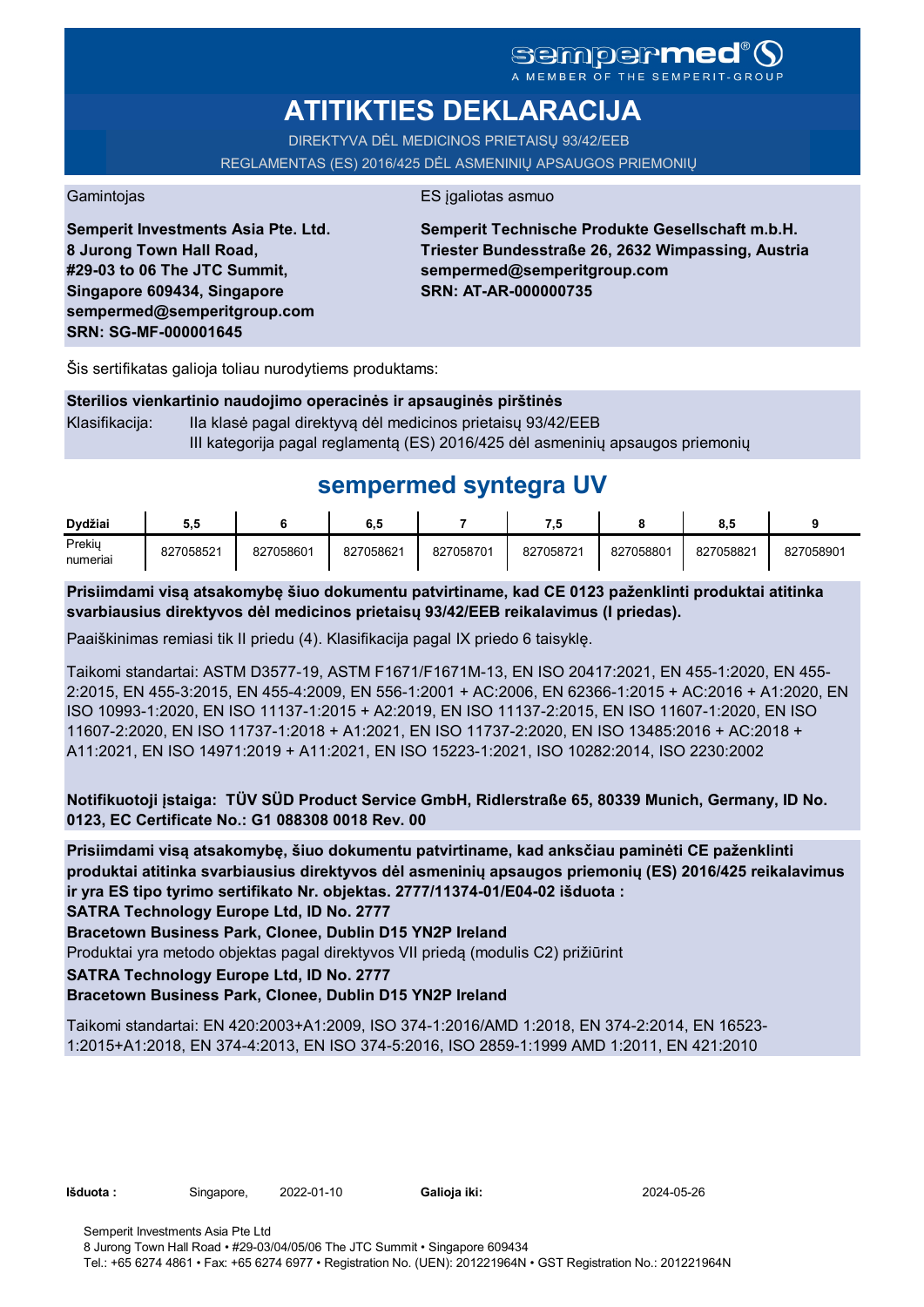# **ATBILSTĪBAS DEKLARĀCIJA**

MEDICĪNAS IERĪČU DIREKTĪVA 93/42/EEK

REGULA (ES) 2016/425 PAR INDIVIDUĀLAJIEM AIZSARDZĪBAS LĪDZEKĻIEM

Likumīgais ražotājs **Pilnvarotais pārstāvis ES** 

**Semperit Investments Asia Pte. Ltd. 8 Jurong Town Hall Road, #29-03 to 06 The JTC Summit, Singapore 609434, Singapore sempermed@semperitgroup.com SRN: SG-MF-000001645**

**Semperit Technische Produkte Gesellschaft m.b.H. Triester Bundesstraße 26, 2632 Wimpassing, Austria sempermed@semperitgroup.com SRN: AT-AR-000000735**

Šis sertifikāts ir derīgs šādam produktam:

#### **Sterili ķirurģiskie aizsargcimdi vienreizējai lietošanai**

Klasifikācija: IIa klase saskaņā ar medicīnas ierīču direktīvu 93/42/EEK III kategorija saskaņā ar IAL Regulu (ES) 2016/425

## **sempermed syntegra UV**

| Izmēri   | 5.5       |           | o.o       |           | ۰.        |           | $^{\circ}$<br>o.a |           |
|----------|-----------|-----------|-----------|-----------|-----------|-----------|-------------------|-----------|
| Artikula | 827058521 | 827058601 | 827058621 | 827058701 | 827058721 | 827058801 | 827058821         | 827058901 |
| numurs   |           |           |           |           |           |           |                   |           |

**Ar šo mēs apliecinām, ka iepriekš aprakstītais produkts ar CE 0123 marķējumu atbilst medicīnas ierīču 93/42/EEK direktīvas pamatprasībām (I pielikums).**

Deklarācija, pamatojoties uz II pielikumu, izņemot (4). Klasifikācija saskaņā ar IX pielikuma 6. noteikumu.

Piemērotie standarti: ASTM D3577-19, ASTM F1671/F1671M-13, EN ISO 20417:2021, EN 455-1:2020, EN 455- 2:2015, EN 455-3:2015, EN 455-4:2009, EN 556-1:2001 + AC:2006, EN 62366-1:2015 + AC:2016 + A1:2020, EN ISO 10993-1:2020, EN ISO 11137-1:2015 + A2:2019, EN ISO 11137-2:2015, EN ISO 11607-1:2020, EN ISO 11607-2:2020, EN ISO 11737-1:2018 + A1:2021, EN ISO 11737-2:2020, EN ISO 13485:2016 + AC:2018 + A11:2021, EN ISO 14971:2019 + A11:2021, EN ISO 15223-1:2021, ISO 10282:2014, ISO 2230:2002

**Pilnvarotā iestāde: TÜV SÜD Product Service GmbH, Ridlerstraße 65, 80339 Munich, Germany, ID No. 0123, EC Certificate No.: G1 088308 0018 Rev. 00** 

**Ar šo mēs apliecinām, ka iepriekš aprakstītais produkts ar CE marķējumu atbilst Regulas (ES) 2016/425 par individuālajiem aizsardzības līdzekļiem piemērojamajiem noteikumiem un ir identisks individuālajiem aizsardzības līdzekļiem, uz kuriem attiecas ES tipa pārbaudes sertifikāts Nr. 2777/11374-01/E04-02 izdots :**

**SATRA Technology Europe Ltd, ID No. 2777**

**Bracetown Business Park, Clonee, Dublin D15 YN2P Ireland**

un uz to attiecas Regulas (ES) 2016/425 VII pielikumā (C2 modulis) noteiktā procedūra

#### **SATRA Technology Europe Ltd, ID No. 2777**

#### **Bracetown Business Park, Clonee, Dublin D15 YN2P Ireland**

Piemērotie standarti: EN 420:2003+A1:2009, ISO 374-1:2016/AMD 1:2018, EN 374-2:2014, EN 16523- 1:2015+A1:2018, EN 374-4:2013, EN ISO 374-5:2016, ISO 2859-1:1999 AMD 1:2011, EN 421:2010

**Izdots :** Singapore, 2022-01-10 **Derīgs līdz:** 2024-05-26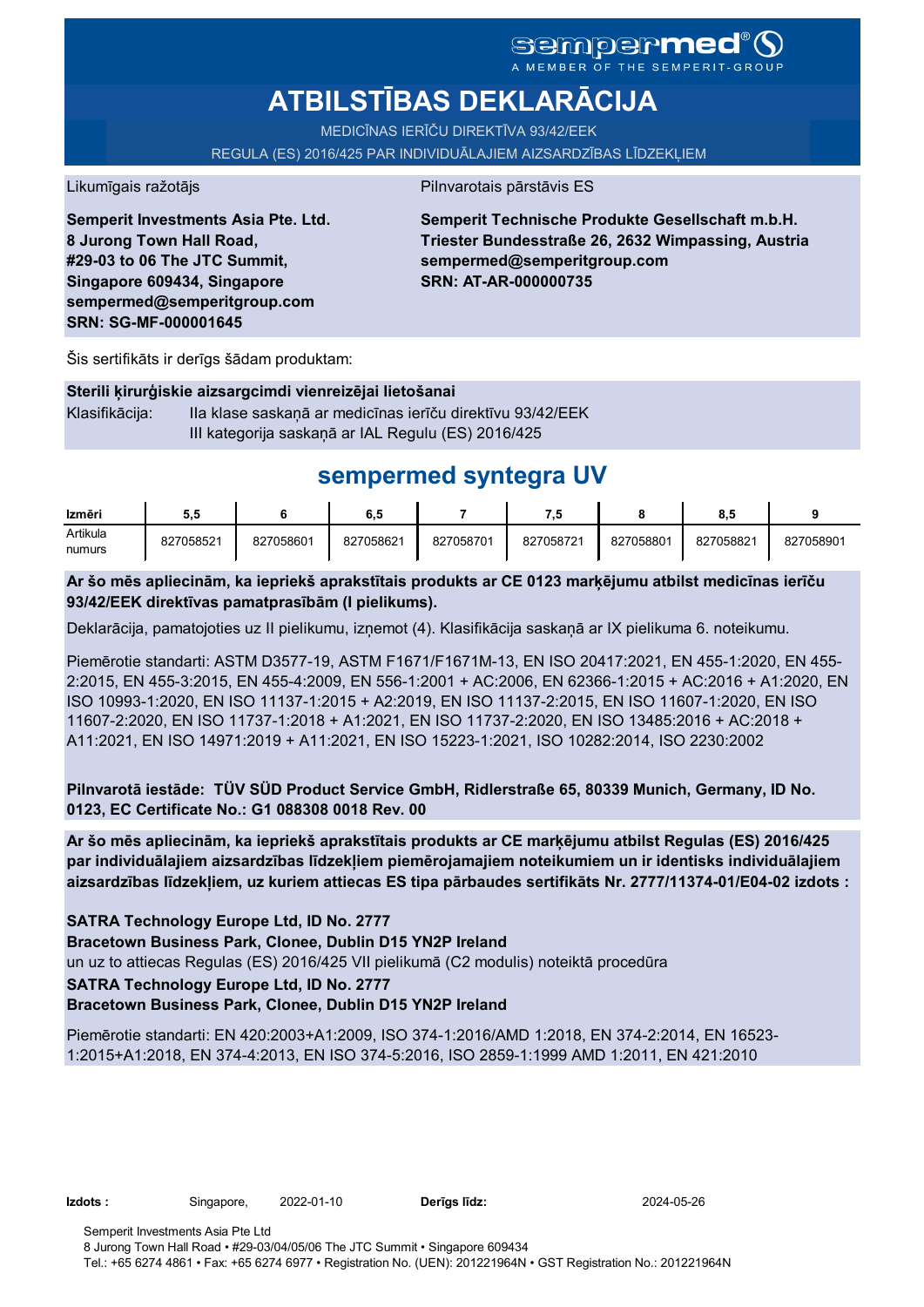# **VASTAVUSDEKLARATSIOON**

MEDITSIINITOODETE DIREKTIIV 93/42/EMÜ ISIKUKAITSEVAHENDITE MÄÄRUS (EL) 2016/425

Tootja Volitatud esindaja EL-is

**Semperit Investments Asia Pte. Ltd. 8 Jurong Town Hall Road, #29-03 to 06 The JTC Summit, Singapore 609434, Singapore sempermed@semperitgroup.com SRN: SG-MF-000001645**

### **Semperit Technische Produkte Gesellschaft m.b.H. Triester Bundesstraße 26, 2632 Wimpassing, Austria sempermed@semperitgroup.com SRN: AT-AR-000000735**

See sertifikaat kehtib järgmistele toodetele:

#### **Steriilne operatsiooni- ja kaitsekinnas ühekordseks kasutuseks**

Klassifikatsioon: IIa klass kooskõlas meditsiinitoodete direktiiviga 93/42/EMÜ III kategooria kooskõlas isikukaitsevahendite määrusega (EL) 2016/425

# **sempermed syntegra UV**

| <b>Suurused</b> | ວ.ະ       |           | 6,5       |           | п.        |           | o.a       |           |
|-----------------|-----------|-----------|-----------|-----------|-----------|-----------|-----------|-----------|
| Tootenumbrid    | 827058521 | 827058601 | 827058621 | 827058701 | 827058721 | 827058801 | 827058821 | 827058901 |

### **Kinnitame oma ainuvastutusel, et CE 0123-märgisega tooted on kooskõlas meditsiinitoodete direktiivi 93/42/EMÜ peamiste nõuetega (I lisa).**

Deklaratsioon põhineb II lisal, välja arvatud punkt 4. Klassifikatsioon kooskõlas IX lisa 6. reegliga.

Kohaldatud normid: ASTM D3577-19, ASTM F1671/F1671M-13, EN ISO 20417:2021, EN 455-1:2020, EN 455- 2:2015, EN 455-3:2015, EN 455-4:2009, EN 556-1:2001 + AC:2006, EN 62366-1:2015 + AC:2016 + A1:2020, EN ISO 10993-1:2020, EN ISO 11137-1:2015 + A2:2019, EN ISO 11137-2:2015, EN ISO 11607-1:2020, EN ISO 11607- 2:2020, EN ISO 11737-1:2018 + A1:2021, EN ISO 11737-2:2020, EN ISO 13485:2016 + AC:2018 + A11:2021, EN ISO 14971:2019 + A11:2021, EN ISO 15223-1:2021, ISO 10282:2014, ISO 2230:2002

**Teavitatud asutus: TÜV SÜD Product Service GmbH, Ridlerstraße 65, 80339 Munich, Germany, ID No. 0123, EC Certificate No.: G1 088308 0018 Rev. 00** 

**Kinnitame oma ainuvastutusel, et eespool nimetatud CE-märgistusega tooted on kooskõlas isikukaitsevahendite määruse (EL) 2016/425 põhisätetega ning on identsed isikukaitsevahenditega, mille kohta on välja antud EÜ tüübihindamistõend nr2777/11374-01/E04-02 välja :**

**SATRA Technology Europe Ltd, ID No. 2777**

**Bracetown Business Park, Clonee, Dublin D15 YN2P Ireland**

Toodetele kohaldub määruse VII lisa (moodul C2) menetlus, mille üle teostab järelevalvet

**SATRA Technology Europe Ltd, ID No. 2777**

### **Bracetown Business Park, Clonee, Dublin D15 YN2P Ireland**

Kohaldatud normid: EN 420:2003+A1:2009, ISO 374-1:2016/AMD 1:2018, EN 374-2:2014, EN 16523- 1:2015+A1:2018, EN 374-4:2013, EN ISO 374-5:2016, ISO 2859-1:1999 AMD 1:2011, EN 421:2010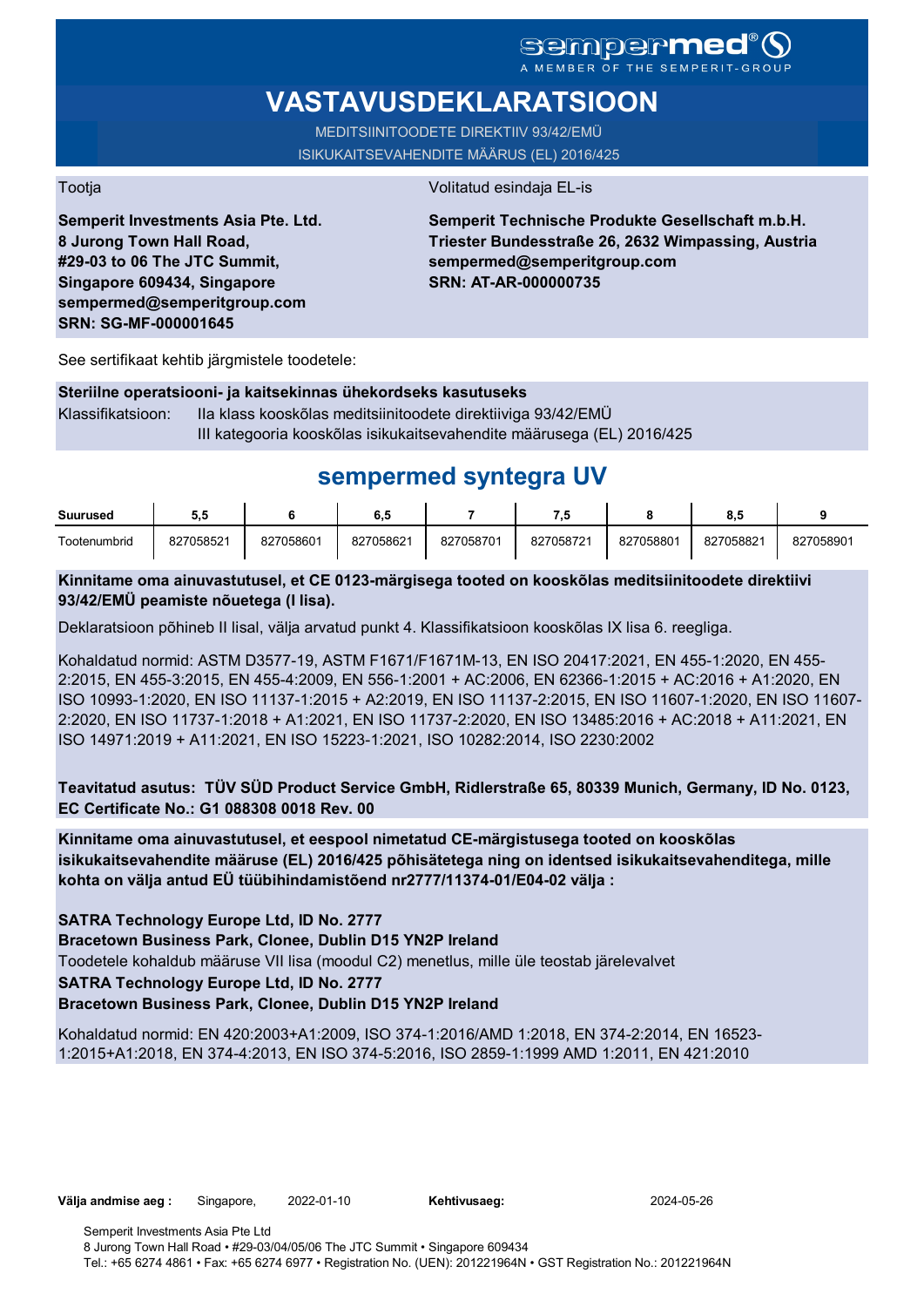# **PROHLÁŠENÍ O SHODĚ**

SMĚRNICE O ZDRAVOTNICKÝCH PROSTŘEDCÍCH 93/42/EHS NAŘÍZENÍ (EU) 2016/425 PRO OSOBNÍ OCHRANNÉ PROSTŘEDKY

#### Výrobce EU zplnomocněný zástupce

**Semperit Investments Asia Pte. Ltd. 8 Jurong Town Hall Road, #29-03 to 06 The JTC Summit, Singapore 609434, Singapore sempermed@semperitgroup.com SRN: SG-MF-000001645**

**Semperit Technische Produkte Gesellschaft m.b.H. Triester Bundesstraße 26, 2632 Wimpassing, Austria sempermed@semperitgroup.com SRN: AT-AR-000000735**

Tento certifikát je platný pro následující produkty:

#### **Sterilní operační a ochranné rukavice pro jednorázové použití**

Klasifikace Třída IIa podle směrnice o zdravotnických prostředcích 93/42/EEC Kategorie III podle nařízení o OOP (EU) 2016/425

# **sempermed syntegra UV**

| Velikosti         | ວ.ວ       |           | 0. J      |           |           |           | 8.5       |           |
|-------------------|-----------|-----------|-----------|-----------|-----------|-----------|-----------|-----------|
| Číslo<br>produktu | 827058521 | 827058601 | 827058621 | 827058701 | 827058721 | 827058801 | 827058821 | 827058901 |

**Tímto potvrzujeme s výlučnou odpovědností, že produkty označené CE 0123 souhlasí se základními požadavky (příloha I) směrnice o zdravotnických prostředcích 93/42/EHS.**

Vysvětlení se zakládají na příloze II včetně (4). klasifikace podle pravidla 6, příloha IX.

Použité normy: ASTM D3577-19, ASTM F1671/F1671M-13, EN ISO 20417:2021, EN 455-1:2020, EN 455-2:2015, EN 455-3:2015, EN 455-4:2009, EN 556-1:2001 + AC:2006, EN 62366-1:2015 + AC:2016 + A1:2020, EN ISO 10993-1:2020, EN ISO 11137-1:2015 + A2:2019, EN ISO 11137-2:2015, EN ISO 11607-1:2020, EN ISO 11607- 2:2020, EN ISO 11737-1:2018 + A1:2021, EN ISO 11737-2:2020, EN ISO 13485:2016 + AC:2018 + A11:2021, EN ISO 14971:2019 + A11:2021, EN ISO 15223-1:2021, ISO 10282:2014, ISO 2230:2002

**Uvedená místa: TÜV SÜD Product Service GmbH, Ridlerstraße 65, 80339 Munich, Germany, ID No. 0123, EC Certificate No.: G1 088308 0018 Rev. 00** 

**Tímto potvrzujeme s výlučnou odpovědností, že výše uvedené produkty označené jako CE souhlasí s příslušnými ustanoveními nařízení (EU) 2016/425 pro Osobní ochranné prostředky a jsou předmětem přezkoušení EU č.2777/11374-01/E04-02 vystaveno :**

**SATRA Technology Europe Ltd, ID No. 2777**

**Bracetown Business Park, Clonee, Dublin D15 YN2P Ireland**

Produkty jsou předmětem procesu podle dodatku VII (moduly, C2) nařízení pod dohledem

**SATRA Technology Europe Ltd, ID No. 2777**

**Bracetown Business Park, Clonee, Dublin D15 YN2P Ireland**

Použité normy: EN 420:2003+A1:2009, ISO 374-1:2016/AMD 1:2018, EN 374-2:2014, EN 16523- 1:2015+A1:2018, EN 374-4:2013, EN ISO 374-5:2016, ISO 2859-1:1999 AMD 1:2011, EN 421:2010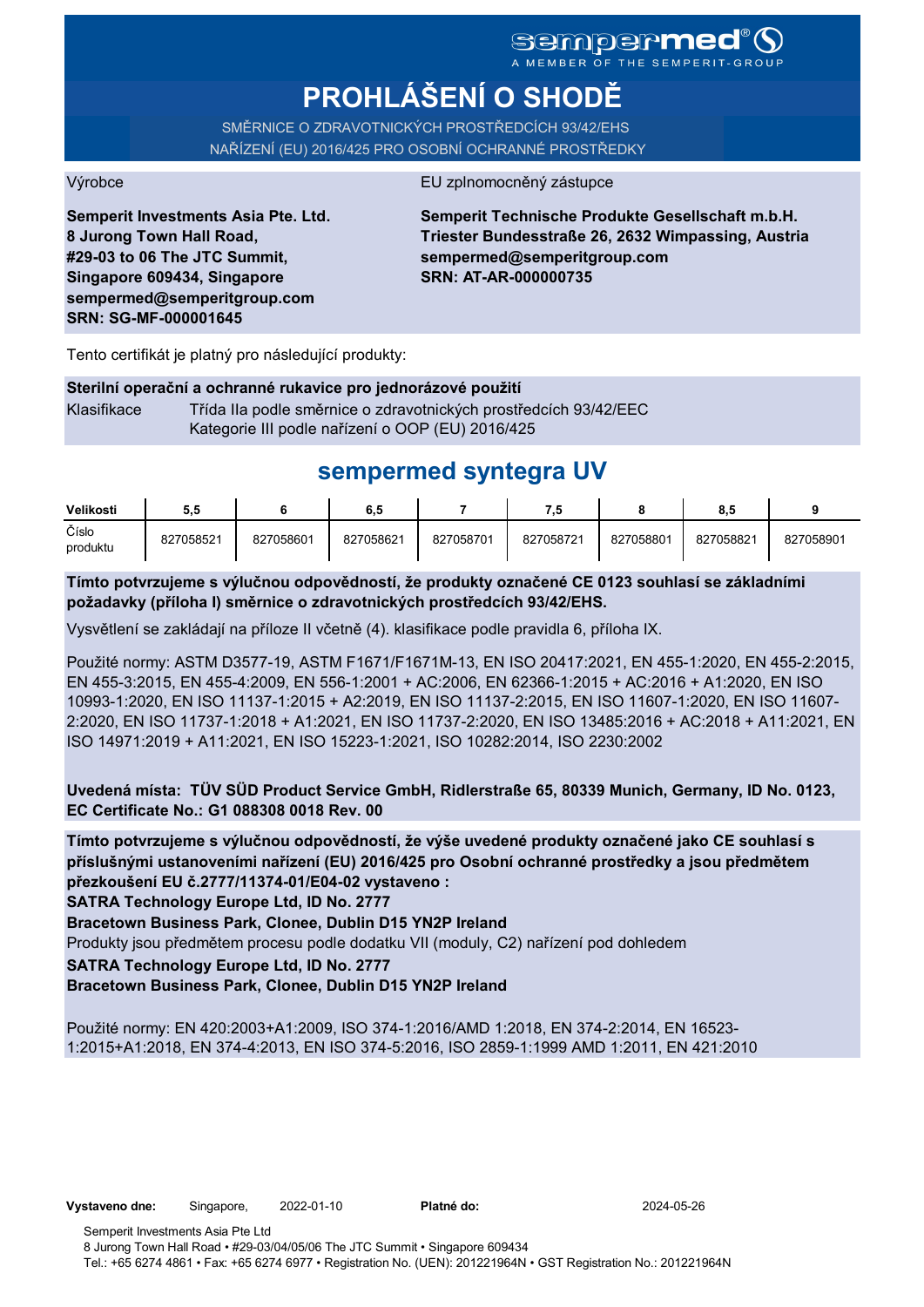# sempermed<sup>®</sup>Q

A MEMBER OF THE SEMPERIT-GROUP

# **VYHLÁSENIE O ZHODE**

SMERNICA 93/42/EHS EURÓPSKEHO PARLAMENTU A RADY o zdravotníckych pomôckach

NARIADENIE EURÓPSKEHO PARLAMENTU A RADY (EÚ) 2016/425 O OSOBNÝCH OCHRANNÝCH **PROSTRIEDKOCH** 

Výrobca Splnomocnenec pre EÚ

**Semperit Investments Asia Pte. Ltd. 8 Jurong Town Hall Road, #29-03 to 06 The JTC Summit, Singapore 609434, Singapore sempermed@semperitgroup.com SRN: SG-MF-000001645**

**Semperit Technische Produkte Gesellschaft m.b.H. Triester Bundesstraße 26, 2632 Wimpassing, Austria sempermed@semperitgroup.com SRN: AT-AR-000000735**

Tento certifikát je platný pre nasledujúce body:

#### **Sterilné operačné a ochranné rukavice na jedno použitie**

Klasifikácia: Trieda IIa podľa smernice 93/42/EHS o zdravotníckych pomôckach Kategória III podľa Nariadenia o osobných ochranných pomôckach (EU) 2016/425

## **sempermed syntegra UV**

| Veľkosti      | ວ.ວ       |           | 6.5       |           | 7.5       |           |           |           |
|---------------|-----------|-----------|-----------|-----------|-----------|-----------|-----------|-----------|
| Výrobné čísla | 827058521 | 827058601 | 827058621 | 827058701 | 827058721 | 827058801 | 827058821 | 827058901 |

**Týmto vo svojej výhradnej zodpovednosti potvrdzujeme, že výrobky označené symbolom CE 0123 sú v súlade so základnými požiadavkami (Príloha I) Nariadenia 93/42/EHS o zdravotníckych pomôckach.**

Vysvetlenie sa zakladá na prílohe II okrem (4). Klasifikácia podľa Pravidla 6, prílohy IX.

Súvisiace normy: ASTM D3577-19, ASTM F1671/F1671M-13, EN ISO 20417:2021, EN 455-1:2020, EN 455- 2:2015, EN 455-3:2015, EN 455-4:2009, EN 556-1:2001 + AC:2006, EN 62366-1:2015 + AC:2016 + A1:2020, EN ISO 10993-1:2020, EN ISO 11137-1:2015 + A2:2019, EN ISO 11137-2:2015, EN ISO 11607-1:2020, EN ISO 11607-2:2020, EN ISO 11737-1:2018 + A1:2021, EN ISO 11737-2:2020, EN ISO 13485:2016 + AC:2018 + A11:2021, EN ISO 14971:2019 + A11:2021, EN ISO 15223-1:2021, ISO 10282:2014, ISO 2230:2002

**Menovaná pozícia: TÜV SÜD Product Service GmbH, Ridlerstraße 65, 80339 Munich, Germany, ID No. 0123, EC Certificate No.: G1 088308 0018 Rev. 00** 

**Týmto vo svojej výhradnej zodpovednosti potvrdzujeme, že výrobky označené symbolom CE sú v súlade so smerodajnými ustanoveniami Nariadenia (EÚ) 2016/425 o osobných ochranných prostriedkoch a sú predmetom EU - Osvedčenia o typovej skúške č. 2777/11374-01/E04-02 vyhotovené :**

**SATRA Technology Europe Ltd, ID No. 2777**

**Bracetown Business Park, Clonee, Dublin D15 YN2P Ireland**

Výrobky sú predmetom konania podľa dodatku VII (moduly C2) Nariadenia pod dohľadom

**SATRA Technology Europe Ltd, ID No. 2777**

#### **Bracetown Business Park, Clonee, Dublin D15 YN2P Ireland**

Súvisiace normy: EN 420:2003+A1:2009, ISO 374-1:2016/AMD 1:2018, EN 374-2:2014, EN 16523- 1:2015+A1:2018, EN 374-4:2013, EN ISO 374-5:2016, ISO 2859-1:1999 AMD 1:2011, EN 421:2010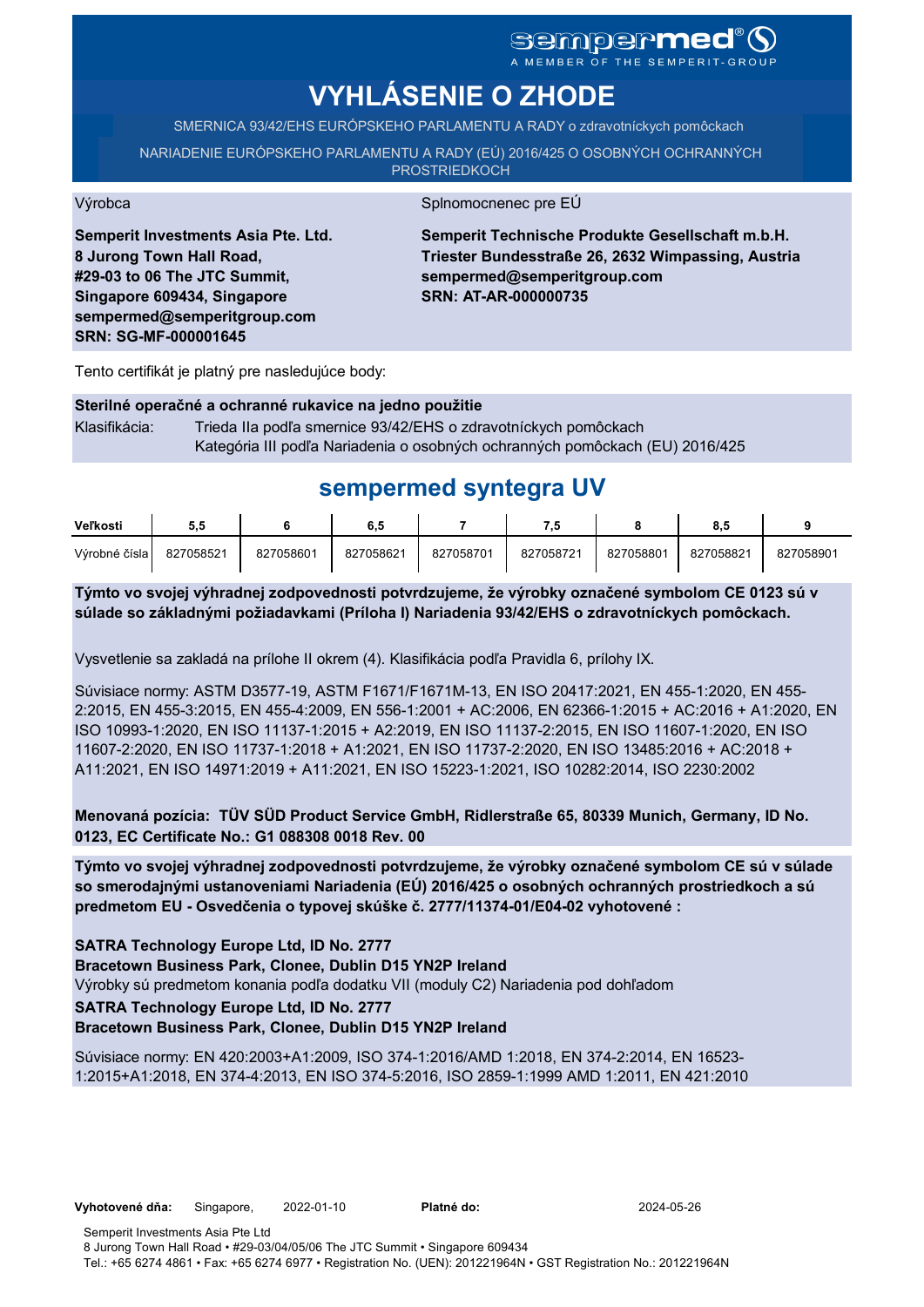# **MEGFELELŐSÉGI NYILATKOZAT**

ORVOSTECHNIKAI ESZKÖZÖKRŐL SZÓLÓ 93/42/EGK IRÁNYELV EGYÉNI VÉDŐESZKÖZÖKRŐL SZÓLÓ 2016/425/EU RENDELET

#### Gyártó EU-meghatalmazott

**Semperit Investments Asia Pte. Ltd. 8 Jurong Town Hall Road, #29-03 to 06 The JTC Summit, Singapore 609434, Singapore sempermed@semperitgroup.com SRN: SG-MF-000001645**

**Semperit Technische Produkte Gesellschaft m.b.H. Triester Bundesstraße 26, 2632 Wimpassing, Austria sempermed@semperitgroup.com SRN: AT-AR-000000735**

Ez a tanúsítvány a következő termékekre érvényes:

#### **Egyszer használatos, steril műtős- és védőkesztyű**

Osztályozás: IIa. osztály az orvostechnikai eszközökről szóló 93/42/EGK irányelv szerint III. kategória az egyéni védőeszközökről szóló 2016/425/EU rendelet szerint

## **sempermed syntegra UV**

| Méretek    | J.J       |           | υ.υ       |           | - 7       |           |           |           |
|------------|-----------|-----------|-----------|-----------|-----------|-----------|-----------|-----------|
| Cikkszámok | 827058521 | 827058601 | 827058621 | 827058701 | 827058721 | 827058801 | 827058821 | 827058901 |

**Ezennel kizárólagos felelősségünk mellett kijelentjük, hogy a CE 0123 jelzésű termékek megfelelnek az orvostechnikai eszközökről szóló 93/42/EWG irányelv alapvető előírásainak.**

Magyarázat a II. mellékleten alapszik, a 4. bekezdést kivéve Osztályozás a IX. melléklet 6. szabálya szerint

Alkalmazott szabványok: ASTM D3577-19, ASTM F1671/F1671M-13, EN ISO 20417:2021, EN 455-1:2020, EN 455-2:2015, EN 455-3:2015, EN 455-4:2009, EN 556-1:2001 + AC:2006, EN 62366-1:2015 + AC:2016 + A1:2020, EN ISO 10993-1:2020, EN ISO 11137-1:2015 + A2:2019, EN ISO 11137-2:2015, EN ISO 11607-1:2020, EN ISO 11607-2:2020, EN ISO 11737-1:2018 + A1:2021, EN ISO 11737-2:2020, EN ISO 13485:2016 + AC:2018 + A11:2021, EN ISO 14971:2019 + A11:2021, EN ISO 15223-1:2021, ISO 10282:2014, ISO 2230:2002

**Bejelentett szervezet: TÜV SÜD Product Service GmbH, Ridlerstraße 65, 80339 Munich, Germany, ID No. 0123, EC Certificate No.: G1 088308 0018 Rev. 00** 

**SATRA Technology Europe Ltd, ID No. 2777 Ezennel kizárólagos felelősségünk mellett kijelentjük, hogy a fent említett CE jelzésű termékek megfelelnek az egyéni védőeszközökre irányuló 2016/425/EU rendelet vonatkozó előírásainak és vonatkozik rájuk a megfelelő számú EU-típusvizsgálati tanúsítvány 2777/11374-01/E04-02 kelt :**

**Bracetown Business Park, Clonee, Dublin D15 YN2P Ireland**

A termékekre vonatkozik a rendelet VII. melléklete (C2 modul) szerinti eljárás a következő személy felügyelete mellett:

#### **SATRA Technology Europe Ltd, ID No. 2777**

#### **Bracetown Business Park, Clonee, Dublin D15 YN2P Ireland**

Alkalmazott szabványok: EN 420:2003+A1:2009, ISO 374-1:2016/AMD 1:2018, EN 374-2:2014, EN 16523- 1:2015+A1:2018, EN 374-4:2013, EN ISO 374-5:2016, ISO 2859-1:1999 AMD 1:2011, EN 421:2010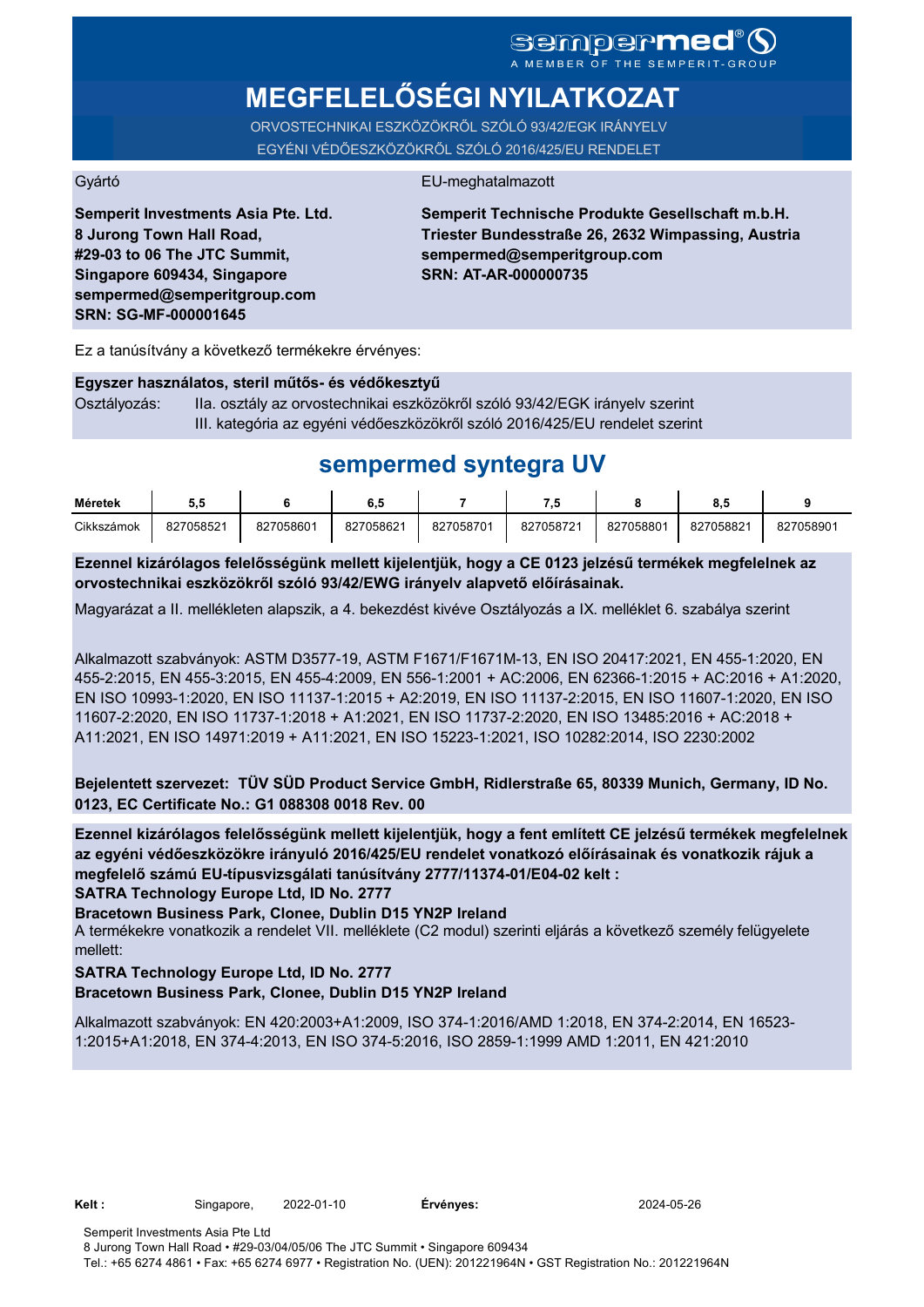A MEMBER OF THE SEMPERIT-GROUP

# **IZJAVA O SKLADNOSTI**

DIREKTIVA O MEDICINSKIH PRIPOMOČKIH 93/42/EGS UREDBA (EU) 2016/425 ZA OSEBNO VAROVALNO OPREMO

Proizvajalec Pooblaščen zastopnik EU

**Semperit Investments Asia Pte. Ltd. 8 Jurong Town Hall Road, #29-03 to 06 The JTC Summit, Singapore 609434, Singapore sempermed@semperitgroup.com SRN: SG-MF-000001645**

**Semperit Technische Produkte Gesellschaft m.b.H. Triester Bundesstraße 26, 2632 Wimpassing, Austria sempermed@semperitgroup.com SRN: AT-AR-000000735**

To potrdilo velja za naslednje izdelke:

#### **Sterilne kirurške in zaščitne rokavice za enkratno uporabo**

Klasifikacija: Razred IIa v skladu z Direktivo o medicinskih pripomočkih 93/42/EGS Kategorija III v skladu z Uredbo OVO (EU) 2016/425

## **sempermed syntegra UV**

| Velikosti            | u.                  |           | υ.,       |           |           |           | υ.,       |           |
|----------------------|---------------------|-----------|-----------|-----------|-----------|-----------|-----------|-----------|
| Stevilke<br>izdelkov | 827058521<br>' ا ےن | 827058601 | 827058621 | 827058701 | 827058721 | 827058801 | 827058821 | 827058901 |

**S to izključno odgovornostjo izjavljamo, da so izdelki z oznako CE 0123 v skladu z bistvenimi zahtevami (Priloga I) Direktive za medicinske pripomočke 93/42/EGS.**

Izjava, ki temelji na Prilogi II, razen (4). Razvrstitev v skladu s Pravilom 6, Priloga IX.

Uporabljeni standardi: ASTM D3577-19, ASTM F1671/F1671M-13, EN ISO 20417:2021, EN 455-1:2020, EN 455-2:2015, EN 455-3:2015, EN 455-4:2009, EN 556-1:2001 + AC:2006, EN 62366-1:2015 + AC:2016 + A1:2020, EN ISO 10993-1:2020, EN ISO 11137-1:2015 + A2:2019, EN ISO 11137-2:2015, EN ISO 11607- 1:2020, EN ISO 11607-2:2020, EN ISO 11737-1:2018 + A1:2021, EN ISO 11737-2:2020, EN ISO 13485:2016 + AC:2018 + A11:2021, EN ISO 14971:2019 + A11:2021, EN ISO 15223-1:2021, ISO 10282:2014, ISO 2230:2002

**Priglašeni organ: TÜV SÜD Product Service GmbH, Ridlerstraße 65, 80339 Munich, Germany, ID No. 0123, EC Certificate No.: G1 088308 0018 Rev. 00** 

**S to izključno odgovornostjo izjavljamo, da so zgoraj navedeni izdelki z oznako CE v skladu z bistvenimi zahtevami Uredbe (EU) 2016/425 za osebno varovalno opremo in so predmet certifikata ES o pregledu tipa št. 2777/11374-01/E04-02 izdano :**

**SATRA Technology Europe Ltd, ID No. 2777**

**Bracetown Business Park, Clonee, Dublin D15 YN2P Ireland**

Izdelki so predmet postopka v skladu s Prilogo VII (modul C2) uredbe pod nadzorom

### **SATRA Technology Europe Ltd, ID No. 2777**

#### **Bracetown Business Park, Clonee, Dublin D15 YN2P Ireland**

Uporabljeni standardi: EN 420:2003+A1:2009, ISO 374-1:2016/AMD 1:2018, EN 374-2:2014, EN 16523- 1:2015+A1:2018, EN 374-4:2013, EN ISO 374-5:2016, ISO 2859-1:1999 AMD 1:2011, EN 421:2010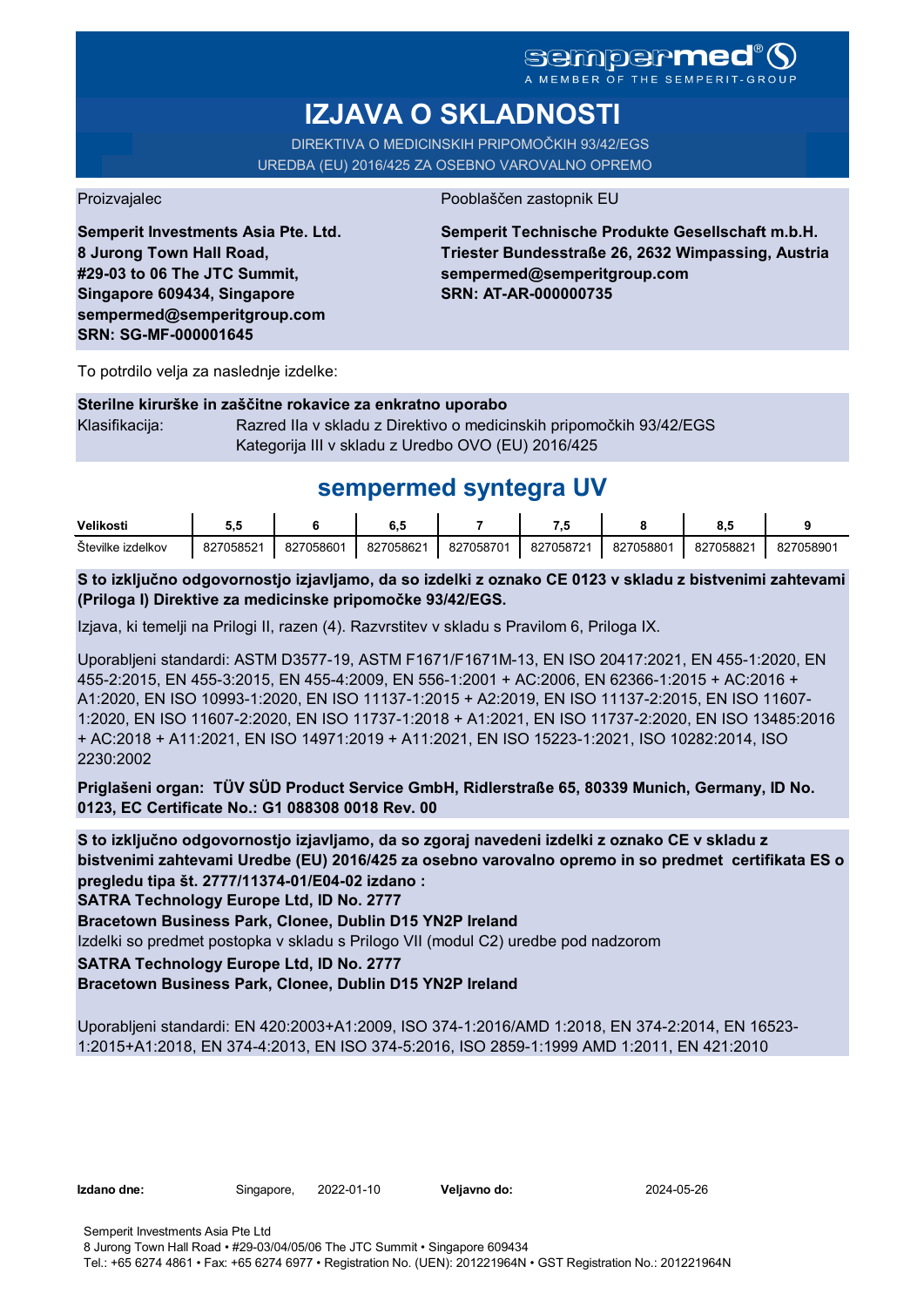## **sempermed**

A MEMBER OF THE

# **IZJAVA O SUKLADNOSTI**

DIREKTIVA O MEDICINSKIM PROIZVODIMA 93/42/EEZ UREDBA (EU) 2016/425 O OSOBNOJ ZAŠTITNOJ OPREMI

Proizvođač **Ovlašteni predstavnik u EU** 

**Semperit Investments Asia Pte. Ltd. 8 Jurong Town Hall Road, #29-03 to 06 The JTC Summit, Singapore 609434, Singapore sempermed@semperitgroup.com SRN: SG-MF-000001645**

**Semperit Technische Produkte Gesellschaft m.b.H. Triester Bundesstraße 26, 2632 Wimpassing, Austria sempermed@semperitgroup.com SRN: AT-AR-000000735**

Ovaj certifikat vrijedi za sljedeće proizvode:

#### **Sterilne kirurške zaštitne rukavice za jednokratnu uporabu**

Klasifikacija: Klasa II.a prema Direktivi o medicinskim proizvodima 93/42/EEZ Kategorija III. prema Uredbi o osobnoj zaštitnoj opremi (EU) 2016/425

## **sempermed syntegra UV**

| Veličine    | u.        |           | υ         |           | - 7       |           | υ.,       |           |
|-------------|-----------|-----------|-----------|-----------|-----------|-----------|-----------|-----------|
| Br. artikla | 827058521 | 827058601 | 827058621 | 827058701 | 827058721 | 827058801 | 827058821 | 827058901 |

**Ovim putem izjavljujemo pod punom odgovornošću da su proizvodi s CE 0123 oznakom sukladni s bitnim zahtjevima (Prilog 1) Direktive o medicinskim proizvodima 93/42/EEZ.**

Izjava se temelji na Prilogu II. ne uključujući (4). Klasifikacija prema pravilu 6, Prilog IX.

Primijenjene norme: ASTM D3577-19, ASTM F1671/F1671M-13, EN ISO 20417:2021, EN 455-1:2020, EN 455- 2:2015, EN 455-3:2015, EN 455-4:2009, EN 556-1:2001 + AC:2006, EN 62366-1:2015 + AC:2016 + A1:2020, EN ISO 10993-1:2020, EN ISO 11137-1:2015 + A2:2019, EN ISO 11137-2:2015, EN ISO 11607-1:2020, EN ISO 11607- 2:2020, EN ISO 11737-1:2018 + A1:2021, EN ISO 11737-2:2020, EN ISO 13485:2016 + AC:2018 + A11:2021, EN ISO 14971:2019 + A11:2021, EN ISO 15223-1:2021, ISO 10282:2014, ISO 2230:2002

**Prijavljeno tijelo: TÜV SÜD Product Service GmbH, Ridlerstraße 65, 80339 Munich, Germany, ID No. 0123, EC Certificate No.: G1 088308 0018 Rev. 00** 

**Ovim putem izjavljujemo pod punom odgovornošću da su prethodno navedeni proizvodi s CE oznakom sukladni s mjerodavnim odredbama Uredbe (EU) 2016/425 o osobnoj zaštitnoj opremi i da su predmet EU certifikata o ispitivanju tipa br.2777/11374-01/E04-02 izdano :**

**SATRA Technology Europe Ltd, ID No. 2777**

**Bracetown Business Park, Clonee, Dublin D15 YN2P Ireland**

Proizvodi podliježu postupku iz Dodatka VII. (modul C2) Uredbe pod nadzorom

**SATRA Technology Europe Ltd, ID No. 2777**

#### **Bracetown Business Park, Clonee, Dublin D15 YN2P Ireland**

Primijenjene norme: EN 420:2003+A1:2009, ISO 374-1:2016/AMD 1:2018, EN 374-2:2014, EN 16523- 1:2015+A1:2018, EN 374-4:2013, EN ISO 374-5:2016, ISO 2859-1:1999 AMD 1:2011, EN 421:2010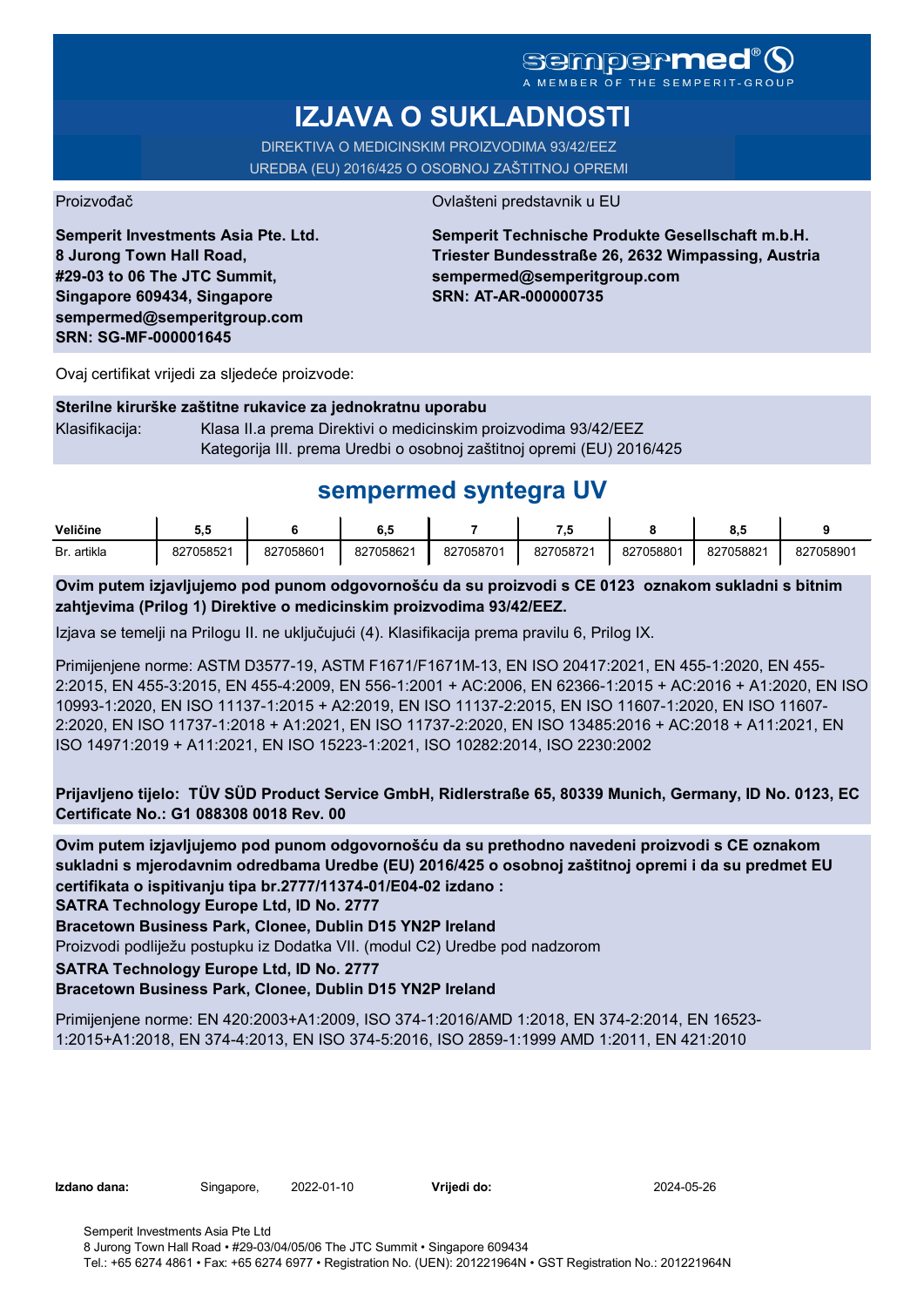# sempermed

**DEKLARACJA ZGODNOŚCI**

DYREKTYWA W SPRAWIE WYROBÓW MEDYCZNYCH 93/42/EWG ROZPORZĄDZENIE W SPRAWIE ŚRODKÓW OCHRONY INDYWIDUALNEJ (UE) 2016/425

**Semperit Investments Asia Pte. Ltd. 8 Jurong Town Hall Road, #29-03 to 06 The JTC Summit, Singapore 609434, Singapore sempermed@semperitgroup.com SRN: SG-MF-000001645**

#### Producent Autoryzowany przedstawiciel w UE

**Semperit Technische Produkte Gesellschaft m.b.H. Triester Bundesstraße 26, 2632 Wimpassing, Austria sempermed@semperitgroup.com SRN: AT-AR-000000735**

Niniejszy certyfikat obowiązuje w odniesieniu do następującego produktu:

#### **Sterylne rękawice chirurgiczne i ochronne jednorazowego użytku**

Klasyfikacja: Klasa IIa zgodnie z dyrektywą 93/42/EWG w sprawie wyrobów medycznych Kategoria III zgodnie z rozporządzeniem (UE) 2016/425 w sprawie środków ochrony indywidualnej

## **sempermed syntegra UV**

| Rozmiarv         | ວ.ວ       |           | 6.5       |           | ن.        |           | 8.5       |           |
|------------------|-----------|-----------|-----------|-----------|-----------|-----------|-----------|-----------|
| Numery artykułów | 827058521 | 827058601 | 827058621 | 827058701 | 827058721 | 827058801 | 827058821 | 827058901 |

**Na własną odpowiedzialność oświadczamy niniejszym, że opisany powyżej produkt z oznakowaniem CE 0123 spełnia zasadnicze wymagania (załącznik I) dyrektywy w sprawie wyrobów medycznych 93/42/EWG.**

Deklaracja oparta na załączniku II z wyłączeniem (4). Klasyfikacja jest zgodna z zasadą 6, załącznik IX.

Zastosowane normy: ASTM D3577-19, ASTM F1671/F1671M-13, EN ISO 20417:2021, EN 455-1:2020, EN 455- 2:2015, EN 455-3:2015, EN 455-4:2009, EN 556-1:2001 + AC:2006, EN 62366-1:2015 + AC:2016 + A1:2020, EN ISO 10993-1:2020, EN ISO 11137-1:2015 + A2:2019, EN ISO 11137-2:2015, EN ISO 11607-1:2020, EN ISO 11607- 2:2020, EN ISO 11737-1:2018 + A1:2021, EN ISO 11737-2:2020, EN ISO 13485:2016 + AC:2018 + A11:2021, EN ISO 14971:2019 + A11:2021, EN ISO 15223-1:2021, ISO 10282:2014, ISO 2230:2002

**Jednostka notyfikowana: TÜV SÜD Product Service GmbH, Ridlerstraße 65, 80339 Munich, Germany, ID No. 0123, EC Certificate No.: G1 088308 0018 Rev. 00** 

**Na własną odpowiedzialność oświadczamy niniejszym, że opisany powyżej produkt z oznakowaniem CE jest zgodny z obowiązującymi przepisami rozporządzenia (UE) 2016/425 w sprawie środków ochrony indywidualnej i jest identyczny ze środkami ochrony indywidualnej, których dotyczy certyfikat badania typu UE nr 2777/11374- 01/E04-02 data przez:**

**SATRA Technology Europe Ltd, ID No. 2777**

**Bracetown Business Park, Clonee, Dublin D15 YN2P Ireland**

Produkty podlegają procedurze określonej w załączniku VII (moduł C2) rozporządzenia pod nadzorem

**SATRA Technology Europe Ltd, ID No. 2777**

#### **Bracetown Business Park, Clonee, Dublin D15 YN2P Ireland**

Zastosowane normy: EN 420:2003+A1:2009, ISO 374-1:2016/AMD 1:2018, EN 374-2:2014, EN 16523- 1:2015+A1:2018, EN 374-4:2013, EN ISO 374-5:2016, ISO 2859-1:1999 AMD 1:2011, EN 421:2010

**Data wydania:** Singapore, 2022-01-10 **Data ważności:** 2024-05-26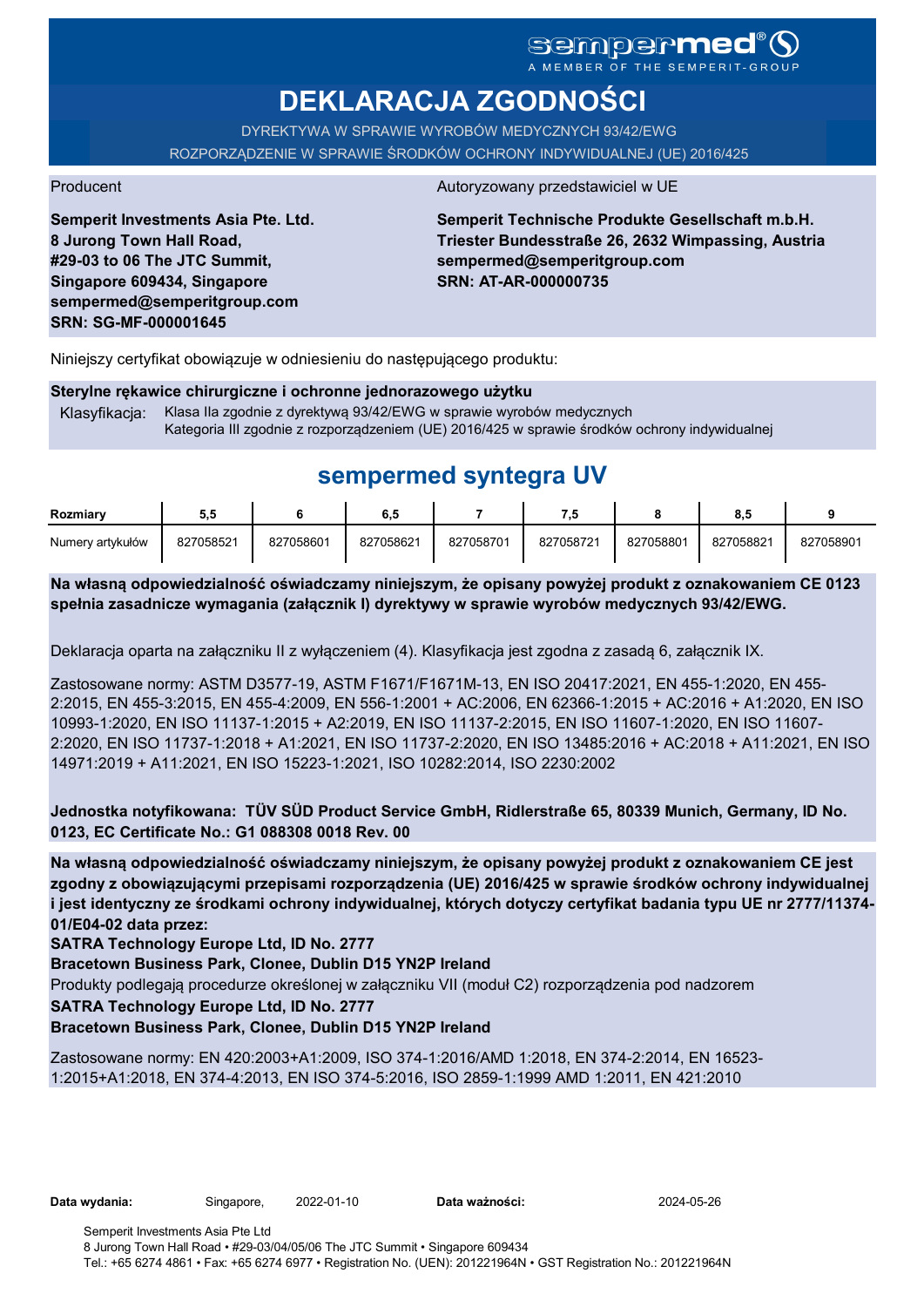# SGMDGPMEd<sup>®</sup>O

**DECLARAȚIE DE CONFORMITATE**

DIRECTIVĂ PRIVIND PRODUSELE MEDICALE 93/42/CEE

ORDONANȚA (EU) 2016/425 PENTRU ECHIPAMENTUL PERSONAL DE PROTECȚIE

Producător **Producător** Persoană împuternicită EU

**Semperit Investments Asia Pte. Ltd. 8 Jurong Town Hall Road, #29-03 to 06 The JTC Summit, Singapore 609434, Singapore sempermed@semperitgroup.com SRN: SG-MF-000001645**

**Semperit Technische Produkte Gesellschaft m.b.H. Triester Bundesstraße 26, 2632 Wimpassing, Austria sempermed@semperitgroup.com SRN: AT-AR-000000735**

Acest certificat este valabil pentru următoarele produse:

**Mânușă sterilă de unică folosință pentru operații și de protecție de unică folosință** clasificare: Clasa IIa conform directivei privind produsele medicale 93/42/CEE Categoria III conform ordonanței EPP (EU) 2016/425

# **sempermed syntegra UV**

| mărimi                  | 5.5       |           | 6.5       |           | - 7       |           | 8.5       |           |
|-------------------------|-----------|-----------|-----------|-----------|-----------|-----------|-----------|-----------|
| numerele de<br>articole | 827058521 | 827058601 | 827058621 | 827058701 | 827058721 | 827058801 | 827058821 | 827058901 |

**Prin prezenta confirmăm preluând toată responsabilitatea că produsele marcate CE 0123 corespund cerințelor de bază (anexa I) din directiva privind produsele medicale 93/42/CEE.**

Declarația se bazează pe anexa II exclusiv (4). Clasificare conform regulii 6, anexa IX.

Normele aplicate: ASTM D3577-19, ASTM F1671/F1671M-13, EN ISO 20417:2021, EN 455-1:2020, EN 455-2:2015, EN 455-3:2015, EN 455-4:2009, EN 556-1:2001 + AC:2006, EN 62366-1:2015 + AC:2016 + A1:2020, EN ISO 10993- 1:2020, EN ISO 11137-1:2015 + A2:2019, EN ISO 11137-2:2015, EN ISO 11607-1:2020, EN ISO 11607-2:2020, EN ISO 11737-1:2018 + A1:2021, EN ISO 11737-2:2020, EN ISO 13485:2016 + AC:2018 + A11:2021, EN ISO 14971:2019 + A11:2021, EN ISO 15223-1:2021, ISO 10282:2014, ISO 2230:2002

**Organismul abilitat: TÜV SÜD Product Service GmbH, Ridlerstraße 65, 80339 Munich, Germany, ID No. 0123, EC Certificate No.: G1 088308 0018 Rev. 00** 

**Prin prezenta confirmăm preluând toată responsabilitatea că produsele marcate CE indicate mai sus corespund cerințelor de bază (EU) 2016/425 pentru echipamente personale de protecție și acestea sunt obiectul certificării de tip CE nr. 2777/11374-01/E04-02 eliberat prin:**

**SATRA Technology Europe Ltd, ID No. 2777**

**Bracetown Business Park, Clonee, Dublin D15 YN2P Ireland**

Produsele sunt obiectul procedurii conform anexei VII (modulul C2) sub supravegherea

**SATRA Technology Europe Ltd, ID No. 2777**

#### **Bracetown Business Park, Clonee, Dublin D15 YN2P Ireland**

Normele aplicate: EN 420:2003+A1:2009, ISO 374-1:2016/AMD 1:2018, EN 374-2:2014, EN 16523- 1:2015+A1:2018, EN 374-4:2013, EN ISO 374-5:2016, ISO 2859-1:1999 AMD 1:2011, EN 421:2010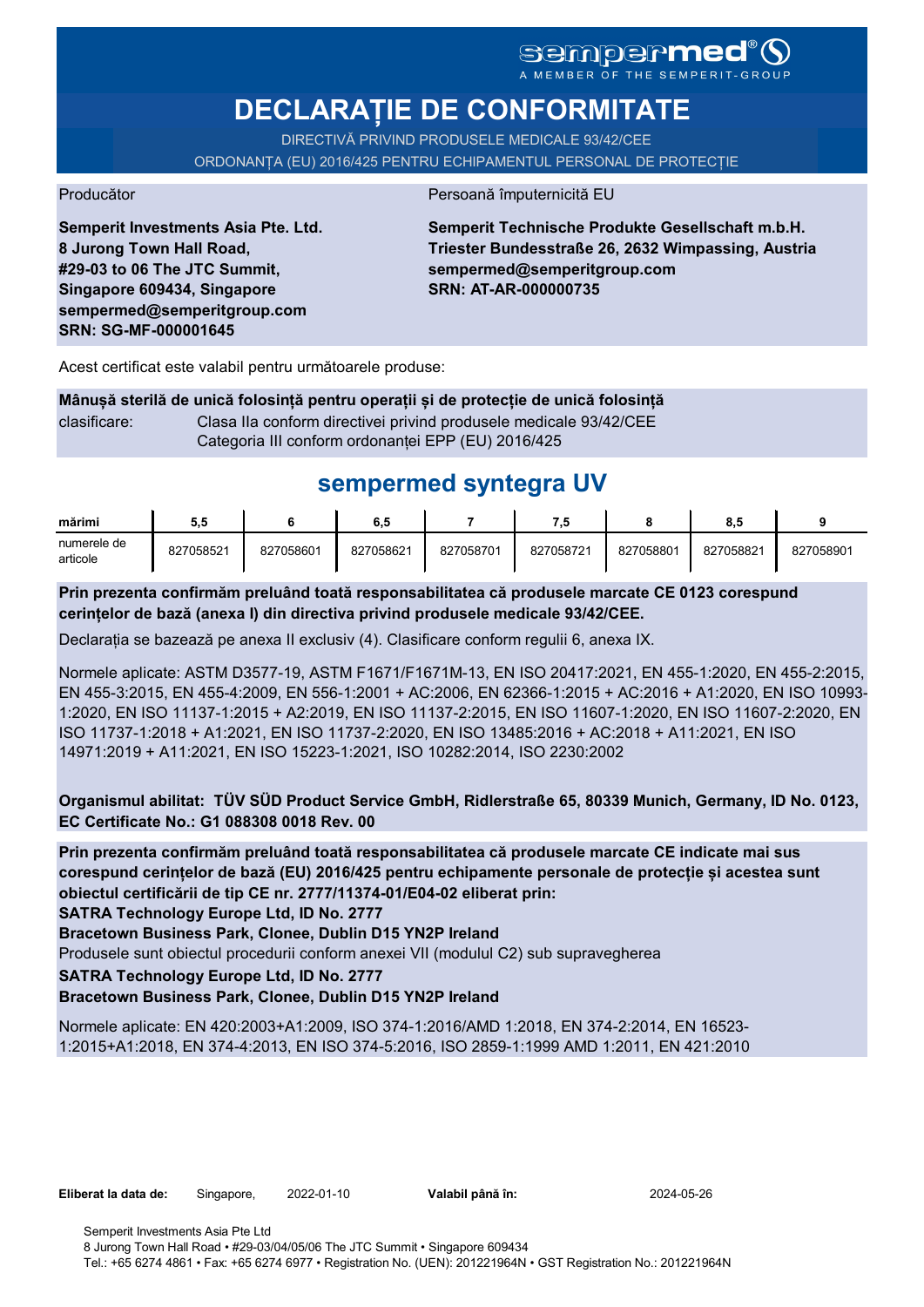### sempermed<sup>®</sup>Q A MEMBER OF THE SEMPERIT-GROUI

**ΔΗΛΩΣΗ ΣΥΜΜΟΡΦΩΣΗΣ**

ΟΔΗΓΙΑ 93/42/ΕΟΚ ΠΕΡΙ ΙΑΤΡΟΤΕΧΝΟΛΟΓΙΚΩΝ ΠΡΟΪΟΝΤΩΝ ΚΑΝΟΝΙΣΜΟΣ (ΕΕ) 2016/425 ΠΕΡΙ ΜΕΣΩΝ ΑΤΟΜΙΚΗΣ ΠΡΟΣΤΑΣΙΑΣ

Κατασκευαστής <u>Εξουσιοδοτημένος αντιπρόσωπος στην Ε</u>

**Semperit Investments Asia Pte. Ltd. 8 Jurong Town Hall Road, #29-03 to 06 The JTC Summit, Singapore 609434, Singapore sempermed@semperitgroup.com SRN: SG-MF-000001645**

**Semperit Technische Produkte Gesellschaft m.b.H. Triester Bundesstraße 26, 2632 Wimpassing, Austria sempermed@semperitgroup.com SRN: AT-AR-000000735**

Το παρόν πιστοποιητικό ισχύει για τα ακόλουθα προϊόντα:

#### **Αποστειρωμένο χειρουργικό και προστατευτικό γάντι μιας χρήσης**

Ταξινόμηση: Κατηγορία IIa σύμφωνα με την οδηγία 93/42/ΕΟΚ περί ιατροτεχνολογικών προϊόντων Κατηγορία II σύμφωνα με τον Κανονισμό (ΕΕ) 2016/425 περί ΜΑΠ

## **sempermed syntegra UV**

| Μενέθη               | ວ.ວ       |           | 6,5       |           | - 7       |           | 8,5       |           |
|----------------------|-----------|-----------|-----------|-----------|-----------|-----------|-----------|-----------|
| Αριθμοί<br>προϊόντος | 827058521 | 827058601 | 827058621 | 827058701 | 827058721 | 827058801 | 827058821 | 827058901 |

**Δια του παρόντος βεβαιώνουμε υπεύθυνα ότι τα προϊόντα με σήμανση CE 0123 ικανοποιούν τις βασικές απαιτήσεις (Παράρτημα I) της οδηγίας 93/42/ΕΟΚ περί ιατροτεχνολογικών προϊόντων.**

Δήλωση βάσει του Παραρτήματος II, εξαιρουμένου του σημείου (4). Ταξινόμηση σύμφωνα με τον κανόνα 6, Παράρτημα IX.

Εφαρμοζόμενα πρότυπα: ASTM D3577-19, ASTM F1671/F1671M-13, EN ISO 20417:2021, EN 455-1:2020, EN 455- 2:2015, EN 455-3:2015, EN 455-4:2009, EN 556-1:2001 + AC:2006, EN 62366-1:2015 + AC:2016 + A1:2020, EN ISO 10993-1:2020, EN ISO 11137-1:2015 + A2:2019, EN ISO 11137-2:2015, EN ISO 11607-1:2020, EN ISO 11607- 2:2020, EN ISO 11737-1:2018 + A1:2021, EN ISO 11737-2:2020, EN ISO 13485:2016 + AC:2018 + A11:2021, EN ISO 14971:2019 + A11:2021, EN ISO 15223-1:2021, ISO 10282:2014, ISO 2230:2002

**Κοινοποιημένος οργανισμός: TÜV SÜD Product Service GmbH, Ridlerstraße 65, 80339 Munich, Germany, ID No. 0123, EC Certificate No.: G1 088308 0018 Rev. 00** 

**Δια του παρόντος βεβαιώνουμε υπεύθυνα ότι τα ανωτέρω προϊόντα με σήμανση CE ικανοποιούν τις εφαρμοστέες διατάξεις του Κανονισμού (ΕΕ) 2016/425 περί μέσων ατομικής προστασίας και αποτελούν αντικείμενο του πιστοποιητικού εξέτασης τύπου ΕΕ με αρ. 2777/11374-01/E04-02 εκδόθηκε :**

#### **SATRA Technology Europe Ltd, ID No. 2777**

**Bracetown Business Park, Clonee, Dublin D15 YN2P Ireland**

Τα προϊόντα αποτελούν αντικείμενο της μεθόδου που ορίζεται στο Παράρτημα VII (ενότητα C2) του Κανονισμού υπό την επιτήρηση

#### **SATRA Technology Europe Ltd, ID No. 2777**

#### **Bracetown Business Park, Clonee, Dublin D15 YN2P Ireland**

Εφαρμοζόμενα πρότυπα: EN 420:2003+A1:2009, ISO 374-1:2016/AMD 1:2018, EN 374-2:2014, EN 16523- 1:2015+A1:2018, EN 374-4:2013, EN ISO 374-5:2016, ISO 2859-1:1999 AMD 1:2011, EN 421:2010

**Εκδόθηκε :** Singapore, 2022-01-10 **Ισχύει έως:** 2024-05-26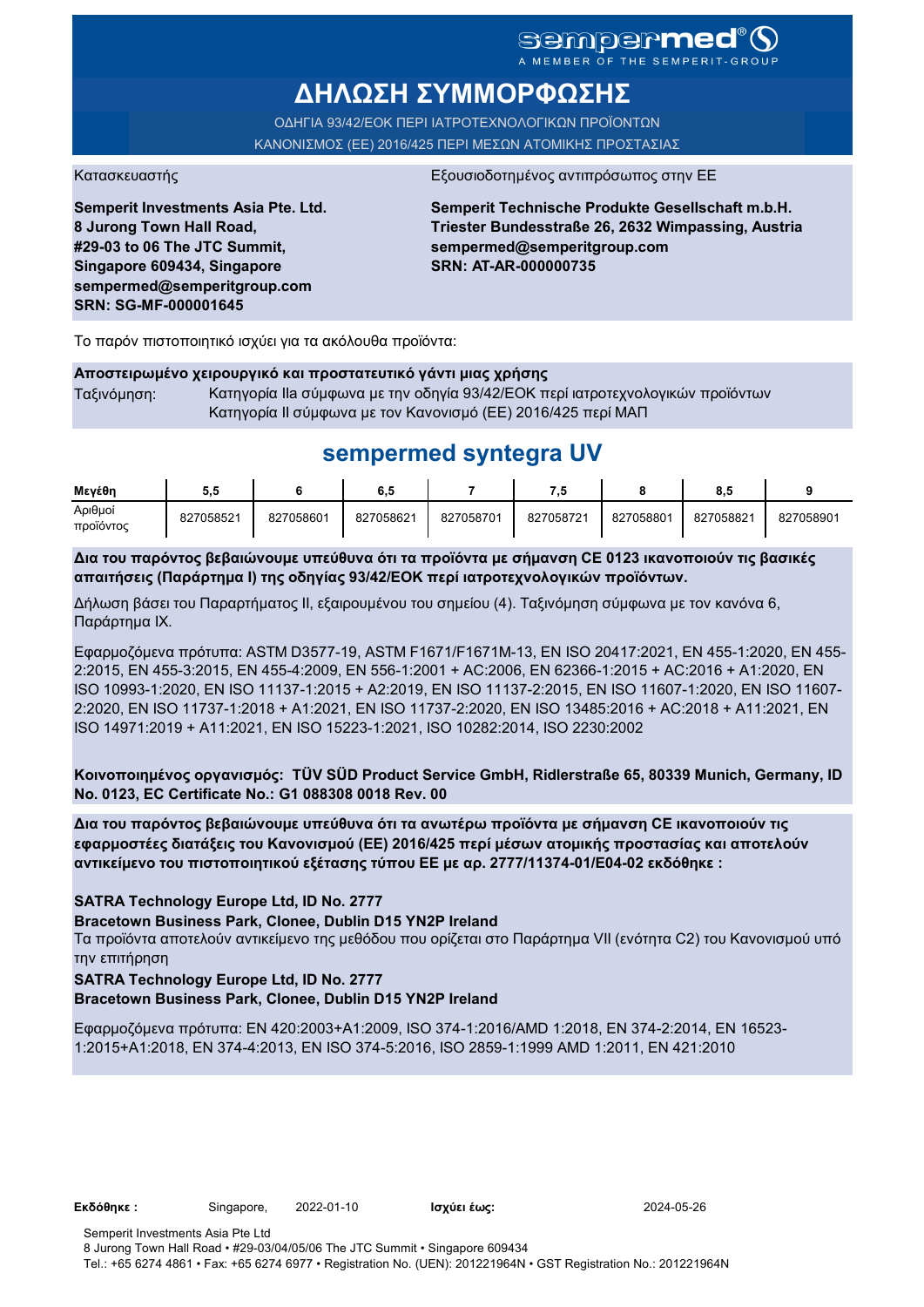# sempermed®

# **ДЕКЛАРАЦИЯ ЗА СЪВМЕСТИМОСТ НА**

ДИРЕКТИВА ЗА МЕДИЦИНСКИТЕ ПРОДУКТИ 93/42/EWG РЕГЛАМЕНТ (EU) 2016/425 ЗА ЛИЧНИТЕ ПРЕДПАЗНИ СРЕДСТВА

**Semperit Investments Asia Pte. Ltd. 8 Jurong Town Hall Road, #29-03 to 06 The JTC Summit, Singapore 609434, Singapore sempermed@semperitgroup.com SRN: SG-MF-000001645**

#### Производител Упълномощен представител в ЕС

**Semperit Technische Produkte Gesellschaft m.b.H. Triester Bundesstraße 26, 2632 Wimpassing, Austria sempermed@semperitgroup.com SRN: AT-AR-000000735**

Настоящият сертификат важи за следните продукти:

**Стерилна операционна и предпазна ръкавица за еднократна употреба** Класификация: Клас IIa съгл. Директивата за медицинските продукти 93/42/EEC Категория III съгл. Регламент за ЛПС (EU) 2016/425

## **sempermed syntegra UV**

| Размери    | v.v       |           | o. J      |           |           |           | ο.υ       |           |
|------------|-----------|-----------|-----------|-----------|-----------|-----------|-----------|-----------|
| Номера на  | 827058521 | 827058601 | 827058621 | 827058701 | 827058721 | 827058801 | 827058821 | 827058901 |
| артикулите |           |           |           |           |           |           |           |           |

**С настоящето потвърждаваме при самостоятелна отговорност, че продуктите с маркировка СЕ 0123 съответстват на съществените изисквания (Анекс I) от Директивата за медицинските продукти 93/42/EWG.**

Декларация на базата на Анекс II с изключение на (4). Класификация съгл. Правило 6, Приложение IX.

Приложими норми: ASTM D3577-19, ASTM F1671/F1671M-13, EN ISO 20417:2021, EN 455-1:2020, EN 455-2:2015, EN 455-3:2015, EN 455-4:2009, EN 556-1:2001 + AC:2006, EN 62366-1:2015 + AC:2016 + A1:2020, EN ISO 10993- 1:2020, EN ISO 11137-1:2015 + A2:2019, EN ISO 11137-2:2015, EN ISO 11607-1:2020, EN ISO 11607-2:2020, EN ISO 11737-1:2018 + A1:2021, EN ISO 11737-2:2020, EN ISO 13485:2016 + AC:2018 + A11:2021, EN ISO 14971:2019 + A11:2021, EN ISO 15223-1:2021, ISO 10282:2014, ISO 2230:2002

**Нотифициран орган: TÜV SÜD Product Service GmbH, Ridlerstraße 65, 80339 Munich, Germany, ID No. 0123, EC Certificate No.: G1 088308 0018 Rev. 00** 

**С настоящето потвърждаваме при самостоятелна отговорност, че горепосочените продукти с маркировка СЕ съответстват на съществените разпоредби на Регламент (EU) 2016/425 за личните предпазни средства и са предмет на сертификата на ЕС за изследване на типа Nr. 2777/11374-01/E04-02 издадено чрез:**

**SATRA Technology Europe Ltd, ID No. 2777**

**Bracetown Business Park, Clonee, Dublin D15 YN2P Ireland**

Продуктите са предмет на процедурата съгл. Анекс VII (Модул С2) от Регламента под надзора на

**SATRA Technology Europe Ltd, ID No. 2777**

**Bracetown Business Park, Clonee, Dublin D15 YN2P Ireland**

Приложими норми: EN 420:2003+A1:2009, ISO 374-1:2016/AMD 1:2018, EN 374-2:2014, EN 16523- 1:2015+A1:2018, EN 374-4:2013, EN ISO 374-5:2016, ISO 2859-1:1999 AMD 1:2011, EN 421:2010